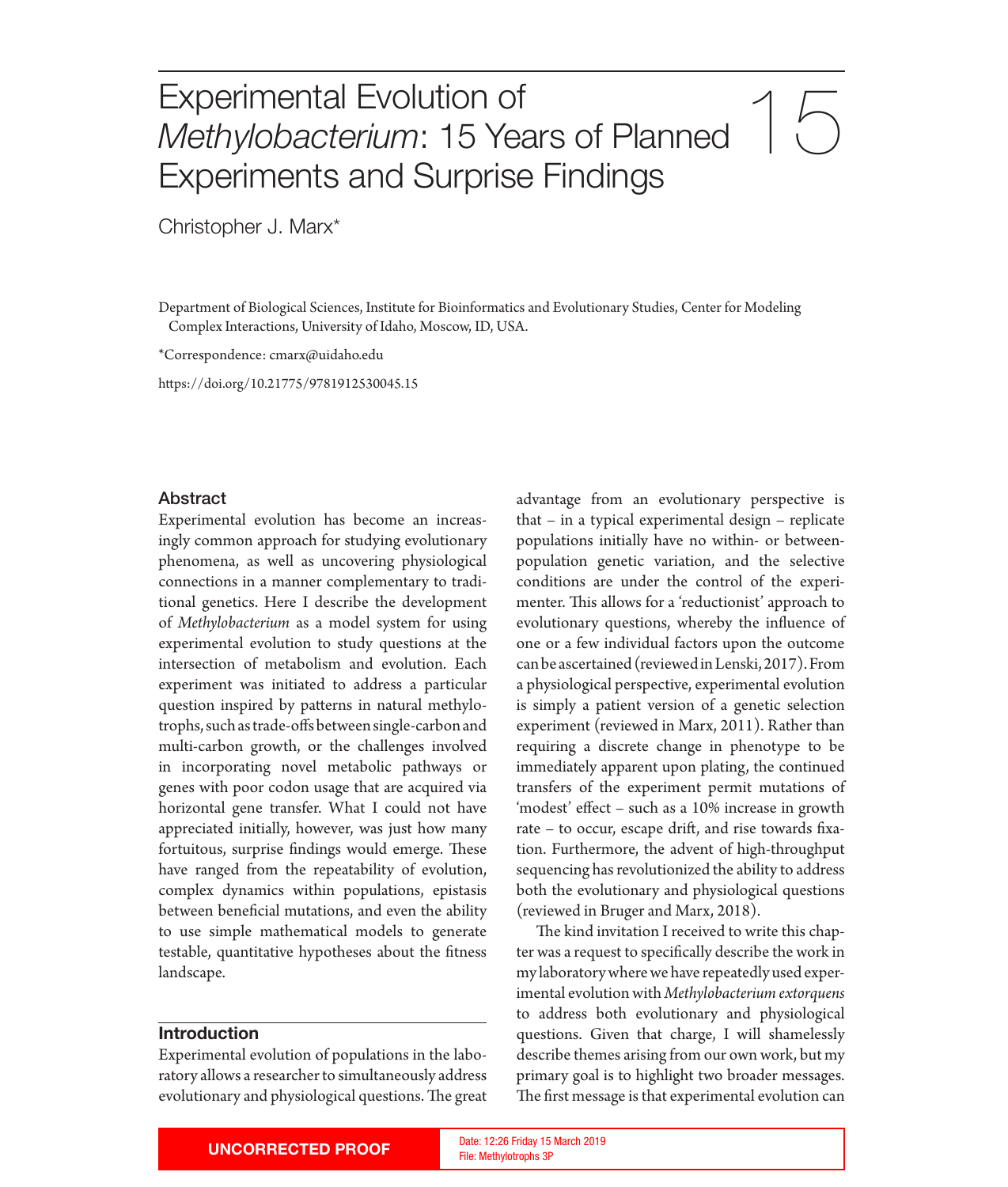be utilized as a complementary approach to address some of the same questions that emerge from studying natural populations. Second, the unexpected, surprise results from experimental evolution can be as impactful as answering the questions that were part of the intended experimental design. For this reason, I have divided the topics along these lines – the planned questions and the answers we uncovered (section 'The planned: experimental evolution to address questions inspired by natural methylotrophs'), and then the several categories of surprise fndings (section 'Surprises: unexpected lessons emerging from evolution experiments') – but have tried to illuminate the connections between these as best as I can.

# **The planned: experimental evolution to address questions inspired by natural methylotrophs**

Thus far, my laboratory has published experimental evolution stories using *M. extorquens* that were designed to address three major topics: evolution of metabolic trade-ofs, adaptation to utilize a foreign metabolic pathway, and the use of experimental evolution to illuminate how codon usage can evolve.

## Trade-offs between  $C_1$  and multi-C metabolism

My initial foray into experimental evolution was to explore metabolic trade-offs between  $C_1$  and multi-C metabolism. Many methylotrophs have a fairly limited breadth of multi-C use. In particular, although *Methylobacterium* are a member of Bradyrhizobiales, which generally have a wide substrate breadth, the major model systems of *M. extorquens*, strains AM1 and PA1 (Peel and Quayle, 1961; Knief *et al*., 2010; Nayak and Marx, 2014a), have not been reported to use many common multi-C substrates, such as sugars. Having studied the function of  $C_1$  pathways as a grad student in Mary Lidstrom's lab, when I applied for an NSF postdoctoral fellowship to work with Rich Lenski, I focused half of my proposal upon exploring whether  $C_1$  versus multi-C trade-offs would emerge over the short term in the laboratory, if they would be consistent and symmetric between substrates, and whether they would be driven by selection or arise neutrally due to a lack of selection.

Before moving to our results, let me explain how this experimental evolution – and the other ones mentioned below – were actually carried out? For this experiment (Lee *et al*., 2009), I set up eight populations to evolve on methanol (15mM) in minimal medium, and eight to evolve on succinate  $(3.5 \text{ mM})$ . These somewhat lower concentrations than usual were chosen to prevent large changes in medium pH (which would exert a second selective pressure). Critically, each population was initiated from a single colony of the given ancestral strain, thus ensuring that if any identical mutations emerged between replicates, these could be interpreted as having risen independently, rather than from shared ancestry, as in a Luria-Delbrück experiment (Luria and Delbrück, 1943). Culturing took place in 9.6ml of liquid medium in 50ml fasks, shaken, at 30 °C. A volume of 150 μl was transferred to fresh medium every two days, which permited a  $2<sup>6</sup>=64$ -fold net increase in cells, and thus six generations per transfer. These particular populations were carried forward for 1500 generations in this manner. There are a couple differences in experimental design I will note later, but otherwise, this style of batch transfer experiments were the norm throughout what I present here. Unsurprisingly, given where I did my postdoc, this style of experimental evolution is analogous to that used during the very well-studied Lenski long-term experimental evolution populations of *Escherichia coli* (Lenski *et al*., 1991; Lenski, 2017).

The second generic aspect to convey is how fitness is assayed, as natural selection depends upon the ftness (i.e. relative net reproductive success) of genotypes. The classical method for assaying ftness is a pairwise competition between the strain of interest and a common competitor, generally the ancestor of the populations. These strains must be distinguishable in order to enumerate each of them in a mixture, and we did possess the ability to use pigmentation and count colonies (Van Dien *et al*., 2003). Given the time intensity of plating and counting, however, as well as the large measurement noise inherent in counting relatively small numbers of colonies on plates, for our frst paper on experimental evolution we invested time in developing a flow cytometry-based method (Lee *et al.*, 2009). This allowed us to use a fluorescently labelled ancestor as a common competitor against a non-fuorescent evolved isolate (or a genetically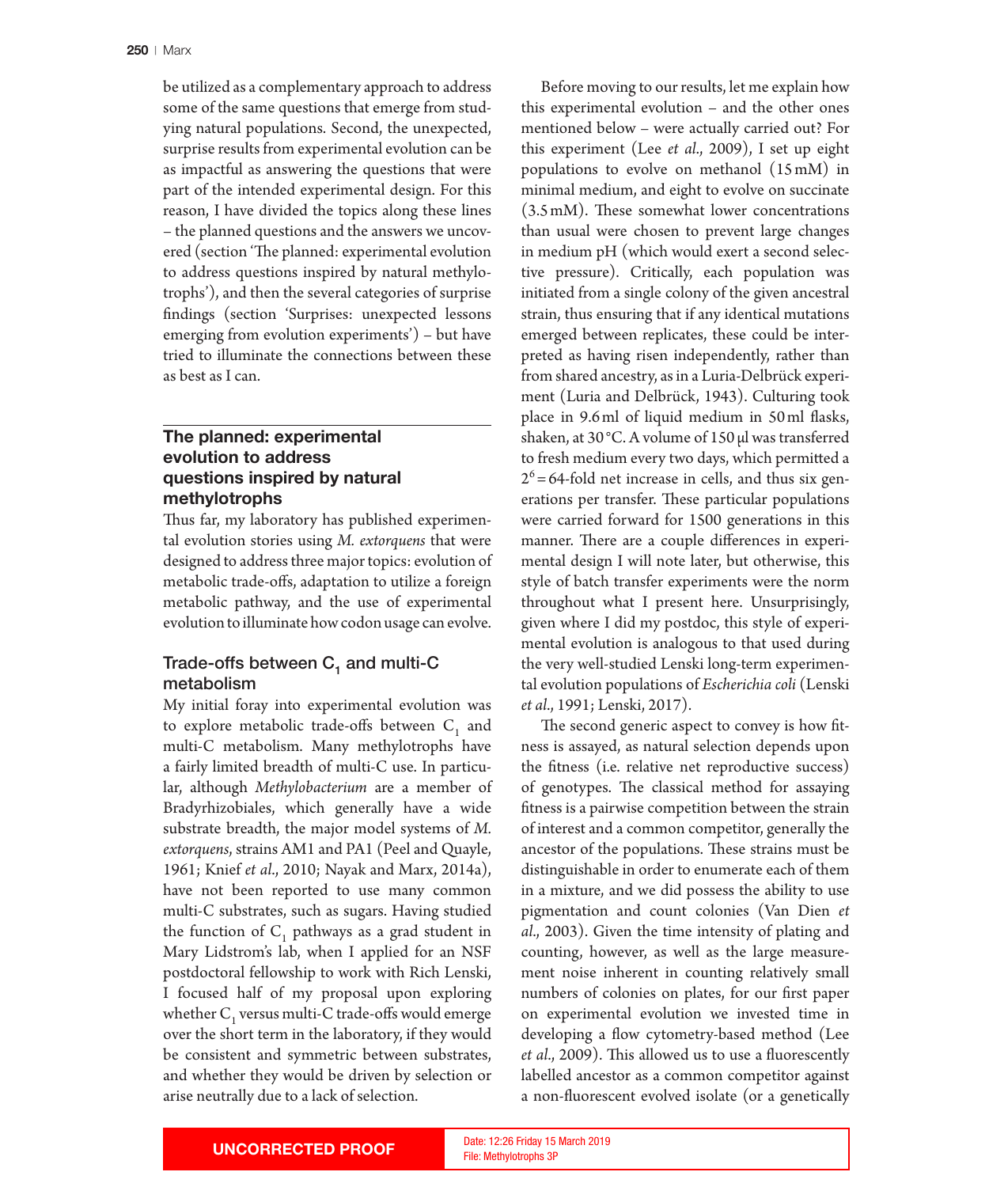constructed strain). If possible, even better resolution can be obtained by using two diferent fuorescent proteins, one in each competitor, but this was not yet established in our early work. We found that either Venus or mCherry expressed at a modest level from a chromosomal locus was efectively neutral (ftnesses between 0.995 and 1.005) and could be measured accurately (95% confdence intervals of less than 0.3% of the mean).

Finally, it is critical to realize that ftness is not synonymous with maximal growth rate, but in this sort of evolution regime the two are often very highly correlated. Under batch culture conditions in well-mixed medium, exponential growth rate is the primary ftness component, with lag or survival in stationary phase generally contributing to a far lesser extent (Vasi *et al*., 1994). Note that fnal yield (in terms of biomass converted or cfu/ml) is not a ftness component during batch growth (Vasi *et al.*, 1994). The Malthusian fitness parameter, *W*, is calculated from the change in the ratio of competitors from the initial to fnal timepoint, as well as the number of net generations. As such, *W* is a relative, 'per generation' ftness value averaged over the entire growth cycle. For example, a ftness of 1.2 would indicate the strain in question is 20% more ft than the one it is being compared with, such as its ancestor. If the two strains only difer in growth rate, this would also equate to a 20% diference in growth rates. Indeed, in many experiments we have observed a tremendously tight correlation between ftness measured in a competition and growth rate measured individually (e.g. *R*<sup>2</sup> of 0.98; Agashe *et al*., 2013). If, however, there are interactions between strains beyond competition, such as toxins or cross-fed metabolites, this makes ftness both non-transitive across multiple strains, and frequency-dependent between strains (i.e. diferent values depending upon the ratios of competitors). Furthermore, the ftness can even depend upon the absolute densities of competitors rather than their ratio, as discussed below (section 'Swapping formaldehyde oxidation pathways'). There was very litle of these sort of complex non-transitive ftness efects for most of the work I describe here on *M. extorquens* alone, but it can be quite common in other scenarios. For example, non-transitive ftness interactions between genotypes were the norm in as a series of experiments we performed with two- and three-species consortia that exchanged

metabolites as public goods in spatially structured environments (Harcombe *et al*., 2014, 2016; Douglas *et al*., 2016, 2017).

Having covered how the experimental evolution was performed, what did we uncover regarding trade-offs in performance on  $C_1$  versus multi-C substrates? This work, led by a former graduate student, Ming-Chun 'Miki' Lee, generated two primary fndings (Lee *et al*., 2009). First, the trade-ofs were asymmetric: succinate-evolved became worse in methanol, but the methanolevolved became beter in succinate. Correlated improvements in substrates other than the one experienced in the selective environment are in fact quite common in such experiments, even over quite long timescales (e.g. Leiby and Marx, 2014). There are many dimensions to the selective environment (temperature, media, gas exchange, timescale of transferring) that are identical even when testing diferent substrates. In this regard, the methanolevolved populations simply improved to the overall laboratory conditions. The second primary finding was that, although the succinate-evolved populations on *average* decreased in performance on methanol, this obscured a bimodal evolutionary response. Approximately half of the populations actually improved in growth on methanol, whereas the other half entirely lost the ability to grow on methanol at all!

Was the loss of ability to grow on methanol a sideproduct of a mutation that was benefcial during succinate growth (and was thus driven by selection, a phenomenon known as antagonistic pleiotropy), or did it occur due to lack of purifying selection to maintain methylotrophy in a succinate-only world (and thus occurred neutrally, a phenomenon known as mutation accumulation). Subsequent genome sequencing of one isolate revealed a loss-of-function mutation in formate-tetrahydrofolate ligase (encoded by *ffL*; Marx *et al*., 2003a,b). Miki Lee discovered that all of the methanol-minus isolates – across independent populations – had nonidentical mutations that caused loss-of-function of *ffL*. So were these *ffL* null alleles benefcial during succinate growth? A former postdoc, Sean Carroll, picked up this work and found that there was not a simple answer. A loss-of-function *ffL* allele was benefcial in the strains in which it emerged during succinate growth, but the same allele was neutral, or even deleterious, in strains that had retained the

File: Methylotrophs 3P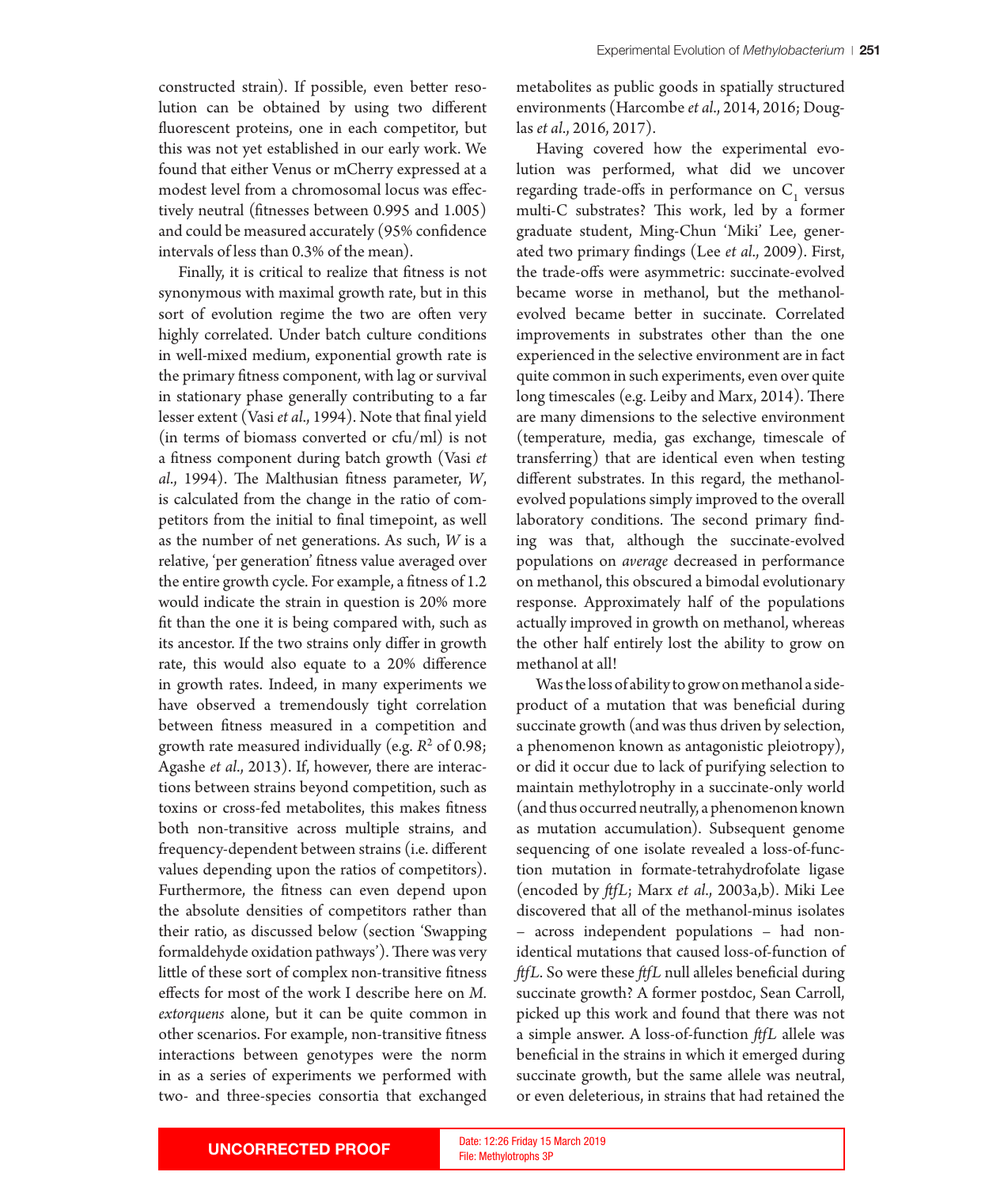ability to grow on methanol. This dependence of a mutation's phenotypic efect upon other alleles – i.e. epistasis – indicated that one (or more) of the other benefcial alleles that had arisen during succinate adaptation either opened the door to selectiondriven loss of methylotrophy, or would prevent it, at least from this mechanism. We thus had a story that began due to a desire to explore trade-ofs, and ended up uncovering a key role for epistasis in the modest level of evolutionary repeatability, themes covered in more detail in the sections 'Epistatic interactions between benefcial mutations' and 'Repeatability in adaptation', respectively.

# Adaptation requiring use of an introduced enzyme or metabolic pathway

The second half of my postdoctoral fellowship proposal focused upon the concept of using an 'engineered horizontal gene transfer' to study how bacteria adapt to use foreign metabolic pathways. This was written in 2002, when the appreciation of horizontal gene transfer from phylogenetic and genomic analyses was sky-rocketing, but we had very litle understanding of the evolutionary steps that proceed immediately after gene acquisition in the cases that turn out to be successful (which I co-authored a review about; Michener and Marx, 2015). Beyond my initial project involving formaldehyde oxidation, three other systems involving primary oxidation enzymes for  $C_1$  compounds were later established by members of the laboratory, and I will discuss each of these in turn.

## Swapping formaldehyde oxidation pathways

The first example of adaptation with a foreign pathway involved swapping unrelated formaldehyde oxidation pathways. During my graduate work, I introduced a pathway with known function to try to decipher the roles of two apparently redundant pathways with unclear functions (Marx *et al*.,  $2003c$ ). The glutathione (GSH)-dependent formaldehyde oxidation pathway from a distantly related methylotroph, *Paracoccus denitrifcans*, is known to function irreversibly in the dissimilatory direction (Ras *et al*., 1995; Harms *et al*., 1996). *M. extorquens*, on the other hand, has two pathways that were thought to function in formaldehyde oxidation: the tetrahydromethanopterin  $(H_{\mu}MPT)$ -dependent

 $\text{C}_1$  transfer pathway and the tetrahydrofolate (H<sub>4</sub>F)dependent pathway. Mutants with lesions in either pathway failed to grow on methanol, despite that fact that either pathway was thought at the time to be suffcient for formaldehyde oxidation (Chistoserdova and Lidstrom, 1994; Chistoserdova *et al*., 1998; Marx *et al*., 2003b,c; Marx and Lidstrom, 2004). When I introduced the foreign GSH-dependent pathway on an expression plasmid into mutants defective for one of these two pathways, I found that it could complement the  $H_4MPT$ -dependent pathway mutants, but not the  $H_4$ F-dependent pathway ones (Marx et al., 2003c). This, combined with analytical chemistry experiments to follow radio-isotopes or stable isotopes through the cell led to the realization that only the  $H_4MPT$ dependent pathway functions oxidatively *in vivo;* the  $H_4$ F-dependent pathway functions in the reverse direction to feed the serine cycle, and thus the flow of carbon splits to assimilation versus dissimilation at the level of formate, not formaldehyde (Marx *et al*., 2003b, 2005; Crowther *et al*., 2008). The replacement of the  $\rm H_4 MPT$ -dependent pathway with the GSH-dependent one meant that an unrelated set of enzymes could handle the central flow of carbon in the cell, yet it did so substantially slower (3-fold) than wild-type, suggesting there may be clear room for evolutionary improvement.

What I proposed in my fellowship application was that the slowed growth of the GSH-dependent *M. extorquens* strains presented a remarkable opportunity to study adaptation subsequent to  $acquiring$  a new pathway – as often occurs via horizontal gene transfer – because it focuses selection upon a particular module of the cell. Owing to this, I hypothesized that the biggest beneft mutations – which would be the most likely to escape drift and rise in frequency in the populations – would be constrained to occur within the introduced pathway, or functions that were directly connected to it.

As in the above experiment, I set up eight populations that were passaged through 64-fold dilutions and evolved these for a period of time. Owing to their very slow initial growth  $(t<sub>D</sub> = 11 h)$ , they were passaged every four days for the frst 300 generations, before bumping all populations up to the 2-day schedule I was using with my trade-off work. The majority of our work was on isolates taken from 600 generations,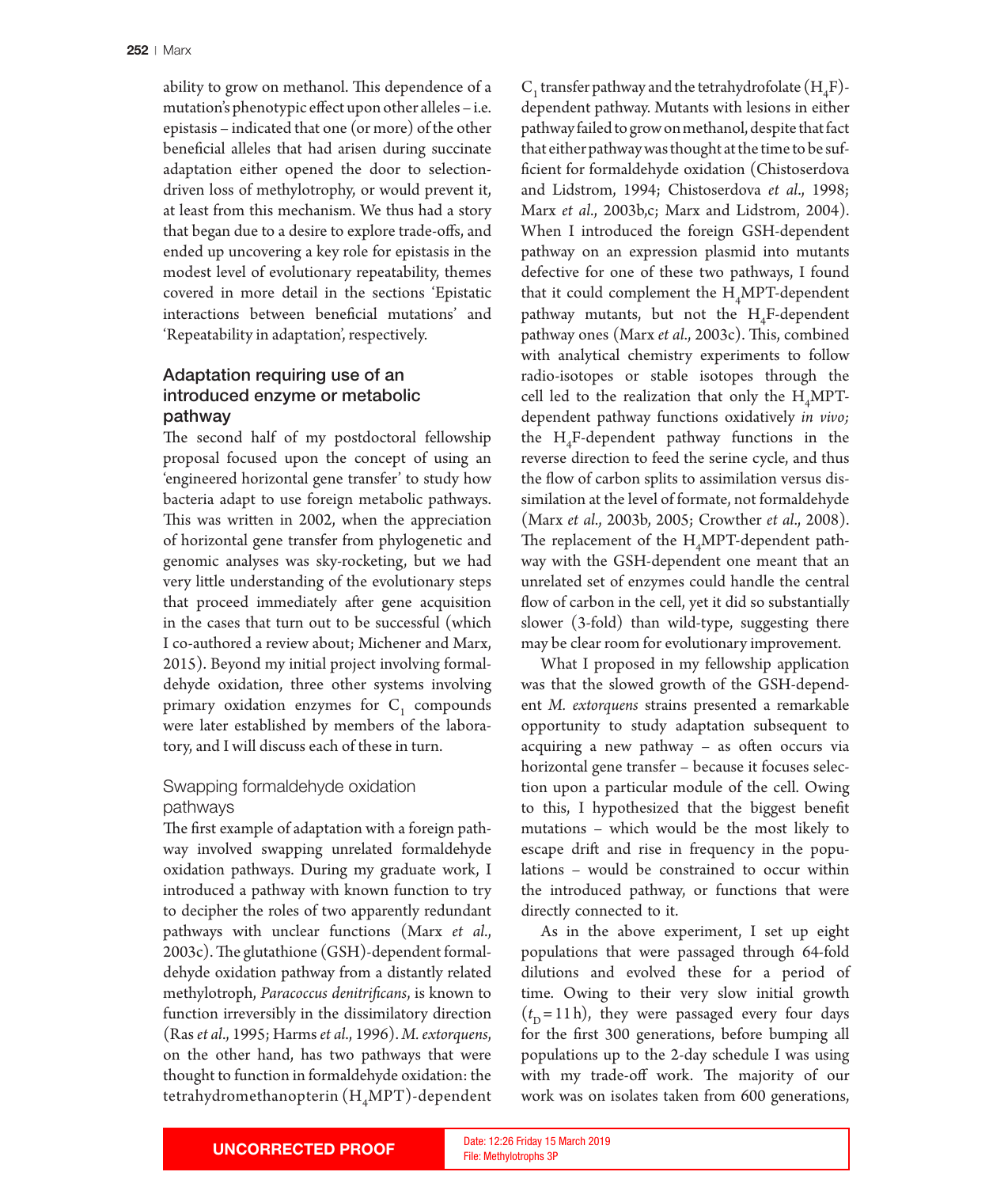Could *M. extorquens* substantially improve over this timescale in terms of its ability to utilize such a diferent pathway for formaldehyde oxidation? I had not really even considered this as a 'hypothesis' for the project when I started it, but looking back I had implicitly assumed they would improve, and likely due to multiple mutations, rather than just a single quick-fx. My graduate student, Hsin-Hung 'David' Chou spearheaded the majority of this project. He found tremendous improvements in ftness: over 600 generations the average improvement was to nearly double ftness (Chou *et al*., 2011). And unlike wild-type having evolved on methanol, improvement of this strain was specifc to methanol, and not generic adaptation to lab conditions. Similar gains were noted for methylamine growth, which also requires formaldehyde oxidation, but not for formate growth, which is downstream of that step (Carroll and Marx, 2013). Adaptation was also quite rapid, with a full 50% of the observed improvement occurring in just the frst 150 generations. Some of the populations improved much more than others, however, and the shape of ftness increases over time suggested that some may have goten stuck on a lower trajectory of improvement than others (see more about epistasis below; Lee and Marx, 2013).

Was adaptation largely due to mutations in either the GSH-dependent pathway or one physiological process removed from it? As it turned out, yes! David collaborated with another former graduate student, Nigel Delaney, to use Illumina to generate the frst re-sequenced genome from an evolved isolate from our lab. This strain, CM1145, will come up several times below. We identifed a total of nine mutations that had occurred over 600 generations in CM1145 (Chou *et al*., 2011). Three of these fit our expectations, and using allelic exchange (Marx, 2008) to generate various mutational combinations, these collectively accounted for  $\approx 85\%$  of the total improvement. These three loci were: *fghA*, which encodes the second of the two GSH-dependent pathway enzymes; *gshA*, which encodes the frst step of GSH biosynthesis; and *pntAB*, which encodes transhydrogenase (the GSH-dependent pathway cannot make NADPH directly). This makes quite clear the point that use

of a novel pathway can require coordinated mutational changes in both the new genes and in the rest of the recipient genome (Michener and Marx, 2015). Much more emerged from this experiment, but these surprise fndings about repeatability (section 'Repeatability during adaptation to use of an introduced enzyme or metabolic pathway'), evolutionary dynamics (section 'Complex allele dynamics during adaptation'), epistasis (section 'Epistatic interactions between benefcial mutations'), and modelling the ftness landscape (see 'Simple mathematical models to understand epistasis between benefcial mutations') are discussed below.

As a side note, the eight populations mentioned above were not actually the frst ones initiated from the GSH-dependent *M. extorquens* strain, but rather were a re-start to correct an initial 'failure' that turned out to have its own interesting story (Marx, 2012). During my postdoc, the frst eight populations I started behaved quite strangely. Despite having tested what dilution scheme would work with this slow strain, when I started these populations, six of the eight crashed to fnal cell densities 60- to 400-fold lower than their cohorts. Five of these recovered soon after, but one population persisted with fnal densities 10-fold lower than expected for over 100 generations. It turns out that specifcally for this strain growing on methanol, there was an absolute density threshold for growth. The one population that remained at low density rapidly adapted to this scenario: by generation 84 it had a ftness more than 3-fold greater than the ancestor if competed at a starting density 16-fold lower than normal, but had a ftness less than half the ancestor if started at the typical initial density of  $\approx$  1  $\times$  10<sup>6</sup>/ml. By the time this population recovered to a typical fnal density by generation 180, its advantage at low density had waned. These data suggest that adaptation to low densities may come with trade-offs to growth at high densities. This whole mistake occurred because I went straight from single colonies – to eliminate the possibility of shared mutations – to growth in methanol media. Owing to the very slow growth on methanol, four days was not sufficient for the tiny inoculum of a single colony to reach full density, and thus the cultures remained too dilute after the next 1/64 dilution. I avoided this for the second set of populations with a simple change in protocol: for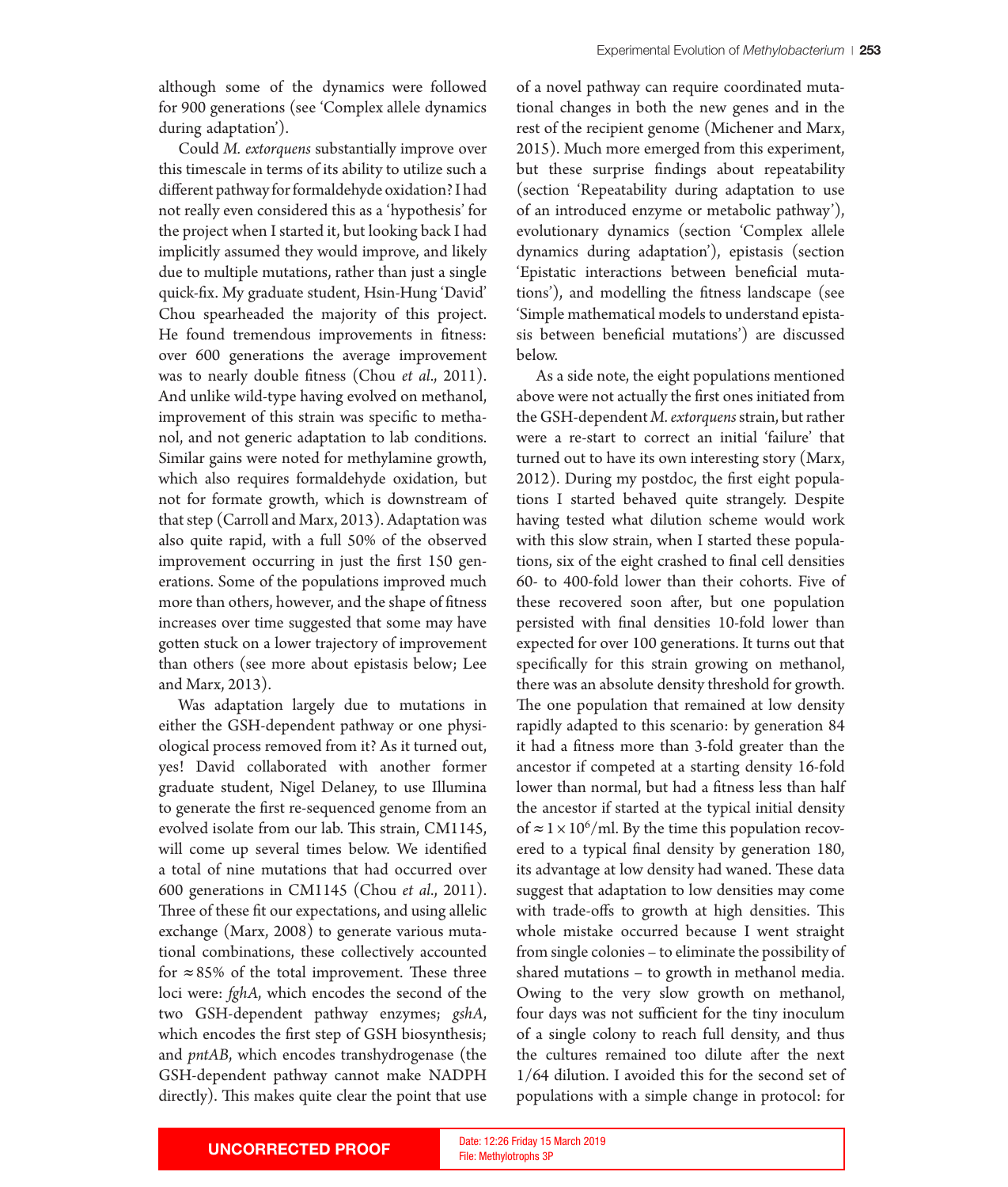the frst transfer cycle, each colony was inoculated into a mixture of succinate and methanol, and then all flasks thereafter grew on methanol alone. This allowed the populations to rapidly use succinate to pop up from a single colony to half the typical fnal density in the flask (for this strain,  $\approx 1 \times 10^6/\text{ml}$ ), and then during the remaining time before the frst transfer they could switch metabolism to utilization of methanol.

## Use of the novel, toxic  $C_1$  compound dichloromethane

The second experimental example of this sort involved introduction of a metabolic capacity not present in *M. extorquens* AM1. A couple *M. extorquens* strains have the ability to utilize dichloromethane (DCM), an industrial solvent, as a growth substrate. In strains such as *M. extorquens* DM4, DCM is converted – via a genotoxic intermediate – to one formaldehyde and two hydrochloric acids (Muller *et al*., 2011). What a way to live! A former postdoc, Josh Michener, developed a collaboration with two experts on DCM growth, Stéphane Vuilleumier and Françoise Bringel from Université de Strasbourg, to explore how easily this novel trait could be moved into other *Methylobacterium* strains. In principle, DCM use only needs a single enzyme, DCM dehalogenase (encoded by *dcmA*), to generate formaldehyde, and thus feed into metabolism in the same manner as methanol would be utilized. Expressing *dcmA* in various *Methylobacterium* strains within and beyond the *M. extorquens* clade, he found that strains were quite variable in their ability to use DCM, and it did not correlate with phylogenetic relatedness (Michener *et al*., 2014a). Inspired by this fnding, Josh initiated replicate populations for each of fve initial strains bearing the same *dcmA*-expressing plasmid (Michener *et al*., 2014b). Populations from all but one of these initial ancestors showed substantial improvement in just 150 generations. Genome sequencing revealed no mutations on the *dcmA*expressing plasmid, but rather, each genome had one mutation in a known or putative transporter. As it turns out, there were four separate genomic targets revealed that could lead to increased Cl– export, which appears to have been the primary physiological challenge for these cells (more about repeatability in section 'Repeatability during adaptation to use of an introduced enzyme or metabolic

pathway'). By making a construct that expressed *dcmA* and one of these identifed exporters, *clcA*, he demonstrated across a wide swath of natural isolates that providing both the enzyme and a 'solution' to the primary physiological challenge – Cl– export – strains could utilize DCM much beter than with *dcmA* alone. Furthermore, when later testing chloromethane growth after having introduced the necessary '*cmu*' gene cluster (Vannelli *et al*., 1999; Vuilleumier *et al*., 2011), to our surprise, there was no correlation between the ability of these strains to use DCM and chloromethane, despite the fact that both lead to HCl production (Michener *et al*., 2016).

## Utilization of methylamine as a growth substrate by novel pathways

The third example of novel metabolic pathways involved two very diferent pathways of methylamine utilization. Another former graduate student, Dipti Nayak, initiated these projects due to curiosity as to why some strains of *M. extorquens* grow phenomenally faster on methylamine than others ( $t_{\rm D} \approx 4$  h versus  $t_{\rm D} \ge 24$  h). It turns out that the major diference came down to whether the cells were using the well-studied methylamine dehydrogenase system (the fast ones), or were using the *N*-methylglutamate (NMG) pathway (the slow ones; Nayak *et al*., 2015). Besides having uncovered that the NMG pathway directs  $C_1$  units through metabolism in a unique manner (Nayak and Marx, 2014b), and that all *Methylobacterium* genomes encode the NMG pathway, whereas only select few appear to have acquired methylamine dehydrogenase (Nayak *et al*., 2015), she decided to test the ability to improve the methylamine use of strain in two ways. First, she tried introducing methylamine dehydrogenase (from *M. extorquens* AM1) into a strain without it (*M. extorquens* PA1). Remarkably, unlike all examples above, this immediately resulted in growth equivalent to that in *M. extorquens* AM1 without any further mutations (Nayak *et al*., 2015)! Second, she tried to evolve strains of *M. extorquens* AM1 or PA1 that were left to utilize their NMG pathway (Nayak *et al*., 2016). In this case, she observed only modest improvement. Why was adaptation so stunted? The beneficial mutations that Dipti identifed were quite illuminating. Besides changes in the NMG pathway itself to increase its expression, she identifed mutations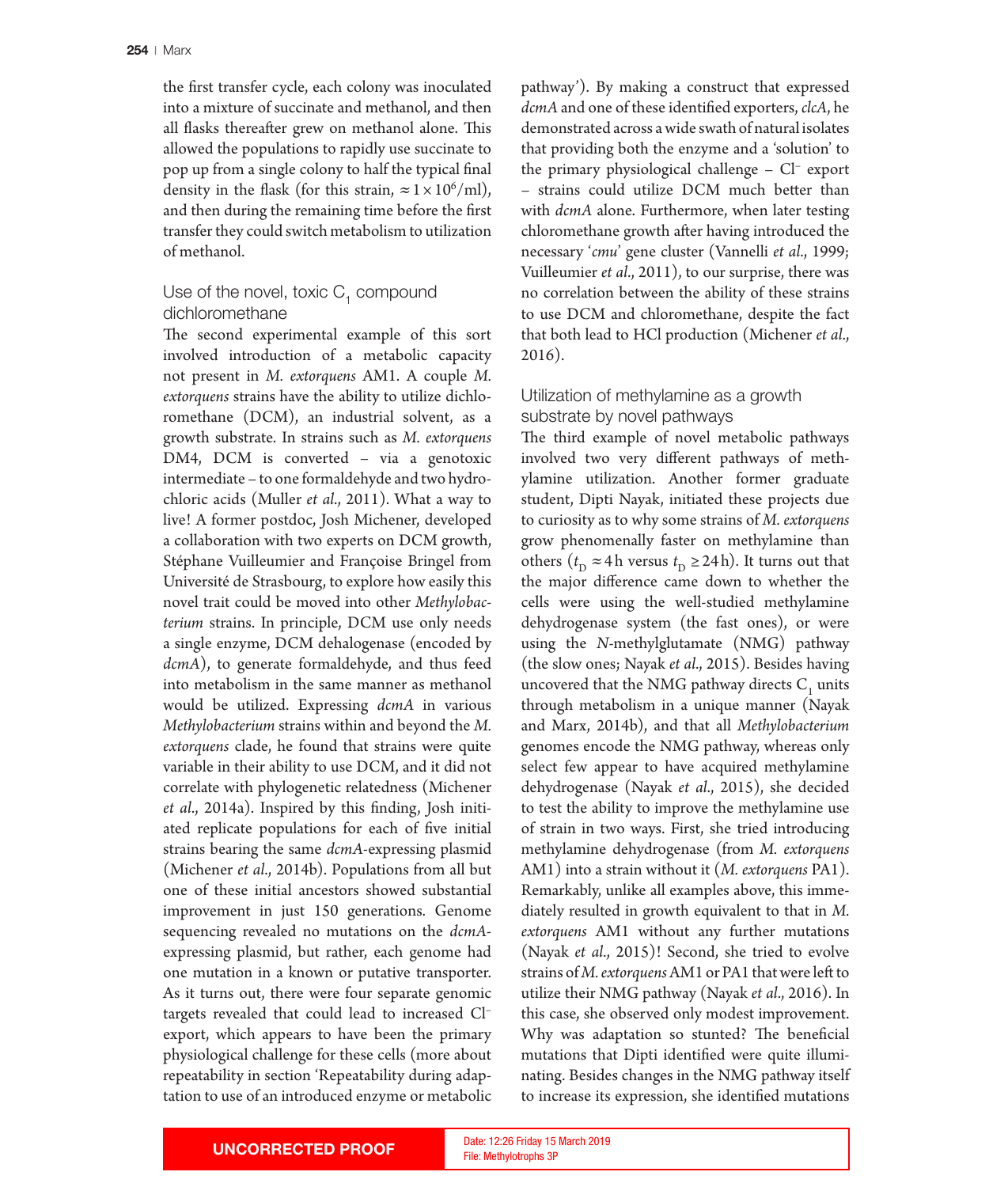that appeared to have relieved the challenges of cytoplasmic production of ammonium. These occurred in either a  $K^+/H^+$  antiporter (KefB), or in a urea transporter (and urea was detected in the supernatant of this strain). Use of methylamine dehydrogenase obviates this challenge because it generates ammonium in the periplasm. This finding also hinted at a possible *advantage* to cytoplasmic production: to prevent ammonium loss when using methylamine as a nitrogen source. Indeed, she demonstrated that strains without the NMG pathway perform worse when using low concentrations of methylamine as a nitrogen source during growth on succinate. Thus, the outcome of experimental evolution provided the key hint as to selective pressures in nature to use diferent pathways for optimal use of methylamine as a carbon versus a nitrogen source. This distinction in which cellular need methylamine was fulflling could thus maintain selection upon what would otherwise appear to be degenerate pathways.

## Adaptation to ameliorate the negative effects of synonymous mutations

The final example in this section involves a study by a former postdoc, Deepa Agashe, to examine what selective pressures act upon synonymous codons, and how adaptation may proceed to overcome these challenges. Many  $\mathsf{C}_1$  pathways appear to have been acquired via horizontal gene transfer, and thus may initially be encoded with poor codons (e.g. Kalyuzhnaya *et al*., 2005). As a target protein for this work we chose the small, highly expressed (1–2% total protein) enzyme FAE (formaldehyde-activating enzyme), which catalyses the condensation of formaldehyde with H4 MPT (Vorholt *et al*., 2000). We designed seven versions of *fae* to be synthesized that only difered in their codon usage (Agashe *et al.*, 2013). These ranged from using the most frequent codon at all sites, to using the rarest codon at all sites. Remarkably, there were huge ftness differences between these versions, and they did not correlate with the proportion of frequent codons. The only commonality was that all versions led to insufficient FAE protein levels. Thus, although frequent codons are generally selected for across the genome, they may not always be advantageous in a particular gene.

Strains with these versions swapped into the

chromosomal locus were used as ancestors for experimental evolution (Agashe *et al*., 2016). Despite the fact that these variants contained up to 150 synonymous mutations, Deepa observed rapid adaptation in all lineages. Some of these benefcial mutations were in the promoter region of *fae*, but most were single SNPs in its coding sequence, including some synonymous mutations (more about repeatability in this system in section 'Repeatability during adaptation to ameliorate the negative effects of synonymous mutations'). This indicates that even single mutations can rapidly lead to improved usage of genes that have poor codon usage in their new host.

## **Surprises: unexpected lessons emerging from evolution experiments**

Although all of the above experiments were initiated with clear goals to examine a particular question inspired by natural methylotrophs, one of the great benefts of experimental evolution is the rich set of unintended outcomes. Indeed, I would have to say that these collateral benefts have, in many cases, had a greater level of impact than the answers to the questions we intended to ask. To try to help maintain connection to the previous sections, within each theme below I have covered the model systems in the same order as they were described above.

#### Repeatability in adaptation

One of the most common outcomes to emerge from experimental evolution is the ability to ascertain whether – for a particular strain in the chosen selective environment – adaptation tends to proceed similarly across independent replicates, or rather differently. This question can be addressed at the level of the genetic basis of adaptation, or at the level of repeated, parallel changes in phenotype. Repeatability will be afected by the relative rates of diferent benefcial mutations, as well as by the magnitude of their selective coefficients. The latter is particularly important due to the fact that benefcial mutations tend not to be alone in a population: these populations are plenty big to have many benefcial mutations occurring and escaping drif simultaneously. Those with a greater selective benefit not only escape drift and 'establish' more easily,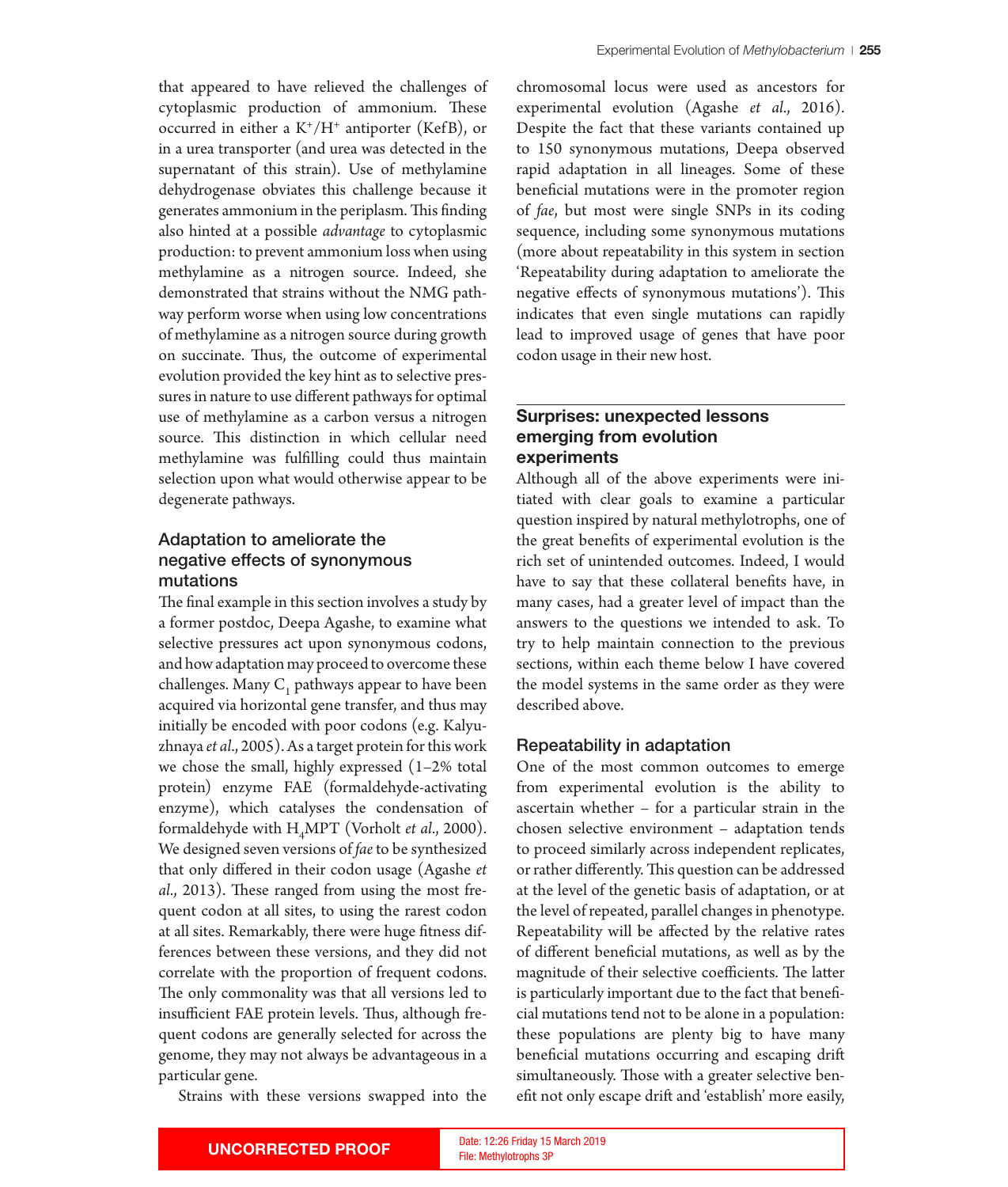but also have an increased ability to outcompete the other benefcial mutations that have established. This process is known as 'clonal interference' (Gerrish and Lenski, 1998), and is in contrast to the traditional image of one benefcial mutation establishing and sweeping through a population is known as 'periodic selection' (for more detail, see 'Complex allele dynamics during adaptation', below).

## Repeatability during evolution of trade-offs between  $C_1$  and multi-C metabolism

Although we never broadly applied whole genome resequencing to uncover the genetic basis of adaptation from our trade-of experiment. We managed to uncover genetic repeatability in a couple of ways. The repeated occurrence of loss-of-function mutations in *ffL* for succinate-evolved lineages that lost the ability to grow on methanol was already briefy described above in section 'Trade-ofs between C1 and multi-C metabolism', and two other stories also emerged.

The first route to uncovering repeatability in adaptation originated in an odd way: from trying to uncover why my lab was initially unable to produce media that would lead to reliable growth. I had no troubles growing *M. extorquens* as a postdoc at Michigan State, but when I moved to Harvard in 2005, we were besieged with inconsistent growth. Our major hint came from one of the frst benefcial mutations David Chou uncovered (Chou *et al*., 2009). An insertion sequence (IS) element had transposed right upstream of a putative metal transporter, and kicked up expression of this locus. Upon examination of other populations, 30 of 32 that had evolved with methanol as a carbon source in their media had mutations at the same locus, but none of the eight populations that grew on succinate alone. Most remarkably, all of these mutations were caused by the same ISMex4 element, and it inserted into one of only two locations upstream of this gene. Afer a series of elegant experiments, David was able to demonstrate that this gene encoded a cobalt transporter, which we named *icuAB* (for increased cobalt uptake). Why was cobalt a problem, and only for the methanol-evolved populations? As it turns out, the recipe for the Vishniac trace metal mix that was used in our medium had changed compared with its original formulation in terms of

strength and ratio of metals (Vishniac and Santer, 1957; Delaney *et al*., 2013). Notably, the total metal concentration was now similar in strength as the EDTA chelator present. Owing to the light sensitivity of EDTA, this led to inconsistencies: David noted good growth on sunny days when the metal mix was a paler purple, and worse growth on cloudy days when the metal mix was more intensely coloured. Why did *icuAB*EVO alleles only arise as benefcial mutations in medium containing methanol? Cobalt is required for  $B_{12}$ , and there are a couple of enzymatic steps unique to the ethylmalonyl-CoA pathway for glyoxylate regeneration in this organism that use  $B_{12}$  (Peyraud *et al.*, 2009). Mutants in this pathway have a defect on  $C_1$  or  $C_2$  compounds, which mirrored the scenarios that the medium was problematic, and were the media in which *icuABEVO* alleles were benefcial. Accordingly, just like for glyoxylate regeneration mutants, the addition of glyoxylate – the end product of this pathway – alleviated the problem. The laboratory of Julia Vorholt at ETH Zürich independently found the same cobalt problem in the medium, but their clue came from metabolomics. They noted accumulation of intermediates immediately upstream of the vitamin  $B_{12}$ -requiring reactions of the ethylmalonyl-CoA pathway (Kiefer et al., 2009). Thankfully, the new minimal medium developed by Nigel Delaney and others avoids these issues and has become increasingly utilized in the feld (Delaney *et al*., 2013).

The second story of repeatability from these populations emerged in a diferent manner: use of comparative genomic hybridization to microarrays (remember those?) to identify potential gene amplifcation or deletions. Many other selection experiments have identifed key selective targets due to amplifcations that increased gene dosage, and thus expression (Dunham *et al*., 2002; Maisnier-Patin and Roth, 2015). Thus, prior to today's ability to inexpensively sequence genomes, we decided to try it out. Miki Lee looked at a total of 44 isolates across 32 diferent populations that had evolved for 1500 generations, including the 16 populations described above in the trade-ofs story (see 'Trade-offs between  $C_1$  and multi-C metabolism'), and found much more than we could have guessed (Lee and Marx, 2012). About 80% of these populations experienced a series of similar deletions that removed 5–10% of the genome. This region was present on a 1.3Mb megaplasmid unique to *M.* 

File: Methylotrophs 3P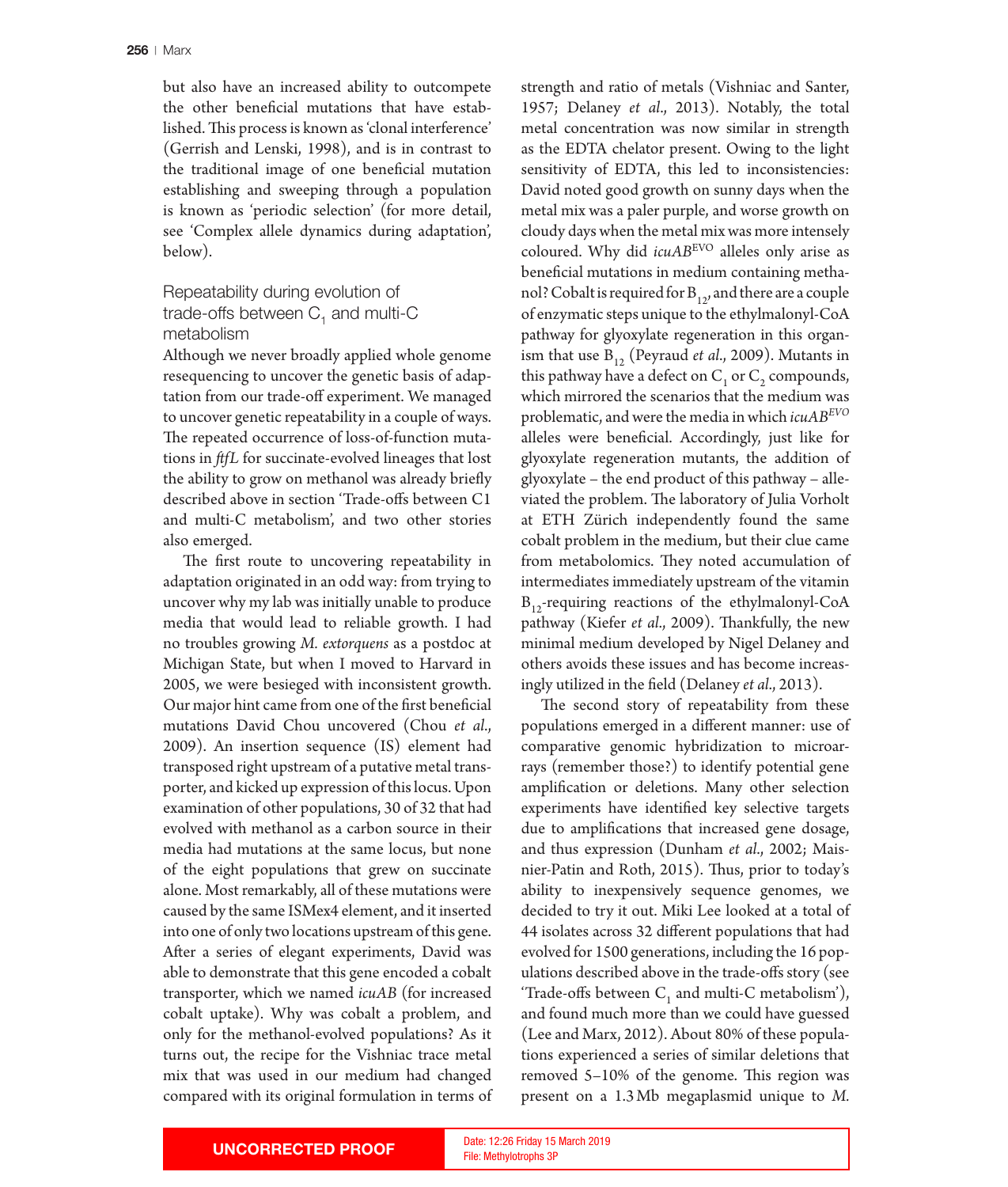demonstrated that they were selectively benefcial, but not in a manner that scaled with the length of the deletion. As such, it is the loss of particular gene products that was benefcial, rather than directly due to having a smaller genome to replicate.

# Repeatability during adaptation to use of an introduced enzyme or metabolic pathway

Several stories of repeatability emerged from the multiple examples of evolving engineered ancestral strains that depended upon a novel, introduced metabolic capacity (section 'Adaptation requiring use of an introduced enzyme or metabolic pathway'). To see parallelism when selection acts upon a particular physiological challenge is not surprising, but the types and targets of adaptation were beyond what we could have expected.

Our richest information comes from the populations that evolved on methanol with the GSH-dependent pathway in place of the native H4 MPT-dependent one. Perhaps unsurprisingly, looking across populations, every winning lineage possessed mutations on the plasmid expressing the GSH-dependent pathway (Chou and Marx, 2012). David found that these were of three mutational classes: mutations that afected expression of the two introduced genes that encode the GSHdependent pathway (*fhA* and *fghA*), mutations that afected the copy number of the plasmid, or integrations of the introduced plasmid into the host genome via incomplete transposition events. It was not a shock that all of these mutations, despite the molecular details being so diferent, all of these mutations afected levels of FlhA and FghA in the same direction, but we were rather surprised that they all led to *decreased* expression! As it turns out, the high level of FlhA and FghA arising from using the strong  $P_{\text{maxF}}$  promoter on a multi-copy plasmid (Marx and Lidstrom, 2001) led to expression costs (Chou *et al*., 2011). Although the expression phenotype was similar across lineages, the mutational paths to get there were quite distinct. Strangely,

the one 'obvious' class of mutations – mutations to decrease the strength of the promoter – was never observed. More on that below in section 'Simple mathematical models to understand epistasis between benefcial mutations'.

Unlike the universal presence of benefcial mutations in the introduced plasmid expressing the GSH-dependent pathway in these strains, chromosomal mutational targets were much more variable between lineages (Carroll *et al*., 2015). Sean Carroll examined the genome sequences for one strain from generation 600 for each of the eight populations. There was great variety in the total number of mutations present, from 4 to 18. The chromosomal locus most commonly mutated was *icuAB* described above in section 'Repeatability during evolution of trade-offs between  $C_1$  and multi-C metabolism' (six of eight), followed by *gshA* mentioned above in section 'Adaptation requiring use of an introduced enzyme or metabolic pathway' (fve of eight), and then seven other loci with mutations in two or three of the eight populations. This modest overlap of mutational targets is perhaps consistent with the relatively large spread in ftness values achieved by these lineages, ranging from 70% to 160%, and the corresponding maintenance of among-population variation in ftness through time (Lee and Marx, 2013).

Although the benefcial mutations may have been only modestly repeatable, analyses of gene expression and some currency metabolites were much more consistent across lineages. Sean took these same eight strains and analysed mRNA levels during exponential phase (Carroll and Marx, 2013). There were huge changes in gene expression from the ancestor to each of the eight evolved isolates examined, and these were remarkably parallel. How to rationalize this compared to the fairly diferent set of underlying mutations? Comparison back to wild-type, which grows quickly using the  $\rm H_4 MPT$ dependent pathway was tremendously useful. Nearly all the genes that went up (such as stress responses) or down (metabolism and ribosomes) due to swapping the pathways in the original strain were those with a reversed pattern during adaptation. It is clear that most of these represent the indirect consequences of poor growth versus rapid growth, and this aspect changed in all lineages. Steady-state ratios of the concentrations of the pyridine nucleotides – NAD(P)(H) – also changed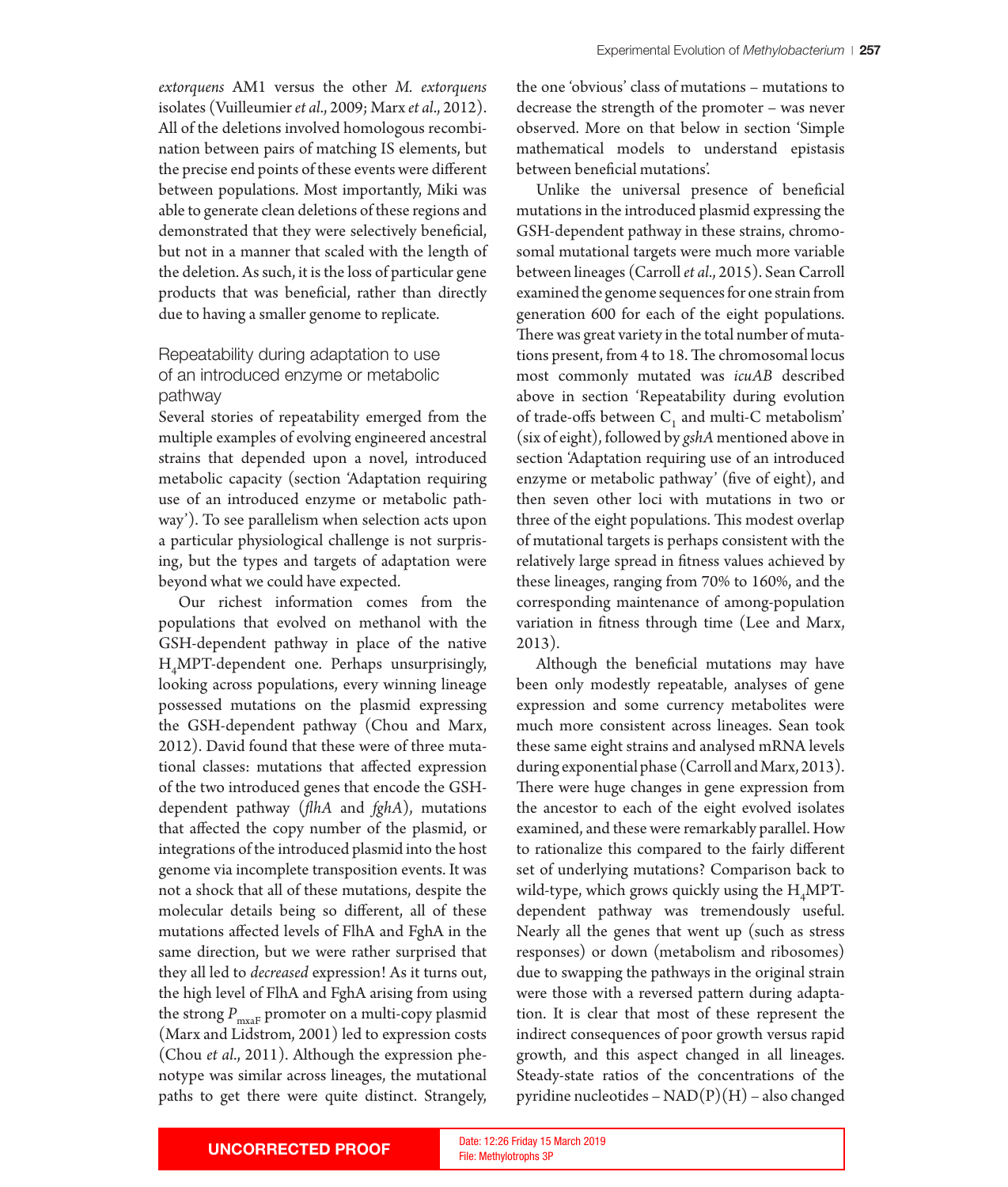in this manner: increases in the ratio of NADPH/ NADP+ and NADH/NAD+ occurred in the engineered ancestor compared with wild-type, and these were reversed during adaptation. Indeed, the exact ratios for each pair of nucleotides correlated quite well with the ftness of the strains.

This pattern of modest repeatability was also seen for the DCM adaptation by Josh Michener (Michener *et al*., 2014b). Although Cl– export appeared to be the central challenge in all cases, he found four distinct loci could ameliorate this challenge. Interestingly, the same locus was ofen observed as a benefcial mutation across diferent strains or species used as ancestors. Benefcial alleles in *secY* (subunit of protein secretion system) were found in *M. extorquens* AM1, *M. extorquens* BJ001 (formerly *M. populi*), and *M. nodulans*; *clcA* (Cl–/H+ antiporter) in *M. extorquens* PA1 and BJ001; and *edgA* (new locus named for evolved DCM growth) in *M. extorquens* PA1 and *M. nodulans*. This pattern seemed to imply that the same loci could solve this common problem regardless of the genomic background of the strain. Indeed, benefcial mutations from one strain could be introduced into another strain where none of the benefcial mutations were at that locus, and that allele was still benefcial in the new genomic context.

Perhaps the most exciting part of this study was Josh's examination of how *M. extorquens* DM4 frst may have evolved originally to use *dcmA* in nature (Michener *et al.*, 2014b). The amino acid sequences for all four loci identifed above to solve the Cl– export problem were identical between the natural DCM utilizer (DM4), and the other *M. extorquens* strains (AM1, BJ001, CM4, PA1). There were, however, mutations unique to M. *extorquens* DM4 in the *clcA* promoter. Swapping just  $P_{dcA}$  between DM4 and the DCM-naive PA1 strain was sufficient to completely swap the phenotype! Furthermore, as there happens to be only one other strain of *M. extorquens* known to utilize DCM, Josh obtained this strain and sequenced  $P_{\text{clcA}}$ . A beneficial mutation (another IS insertion) was also found in this strain that increased *clcA* expression. Thus, not only was adaptation repeatable in the lab across diferent strains and species within a genus, we were able to identify the chromosomal locus that permited efective DCM utilization in two independent

natural isolates afer they had acquired *dcmA* in the past.

# Repeatability during adaptation to ameliorate the negative efects of synonymous mutations

Deepa Agashe's work on rapid adaptation to various synonymous re-codings of *fae* produced another remarkable patern of repeatability (Agashe *et al*., 2016). Although all of the strains initially grew poorly on methanol due to insufficient levels of FAE, they evolved in a manner that was highly consistent per strain, but very diferent between them. Replicate populations for three of the six variants always had benefcial mutations in the promoter of *fae* that increased gene expression, but never had coding mutations. On the other hand, for the other three synonymous variants the patern was reversed: always coding mutations and never promoter mutations. For this last set, there were commonly repeated mutations to the exact same residue of FAE, such as three distinct mutations to Ile-12, two diferent synonymous mutations and one non-synonymous one. Furthermore, to briefy mention epistasis in this system, when 12 diferent benefcial coding mutations were moved to alternative synonymous ancestral versions, only two of these conferred benefit in the new context. This version-specifc patern of adaptation corroborated her earlier work (Agashe *et al*., 2013) that suggested that each recoded version of *fae* was problematic to express in a unique way.

# Complex allele dynamics during adaptation

Besides examination of the collection of alleles or phenotypes that have emerged in single evolved isolates, a complementary aspect of the evolutionary process is to uncover the trajectories of alleles in the populations. As I have commented upon before (Marx, 2013), these dynamics alone can give clues as to aspects such as multiple ecological niches. Recent work has greatly expanded the quantitative inferences that can be made in this regard (e.g. Lang *et al*., 2013; Good *et al*., 2017), but two simple stories have emerged from our work on adaptation of *M. extorquens* dependent upon the GSH-dependent pathway for formaldehyde oxidation.

The first story of allele dynamics built upon our desire to develop a simple, inexpensive method to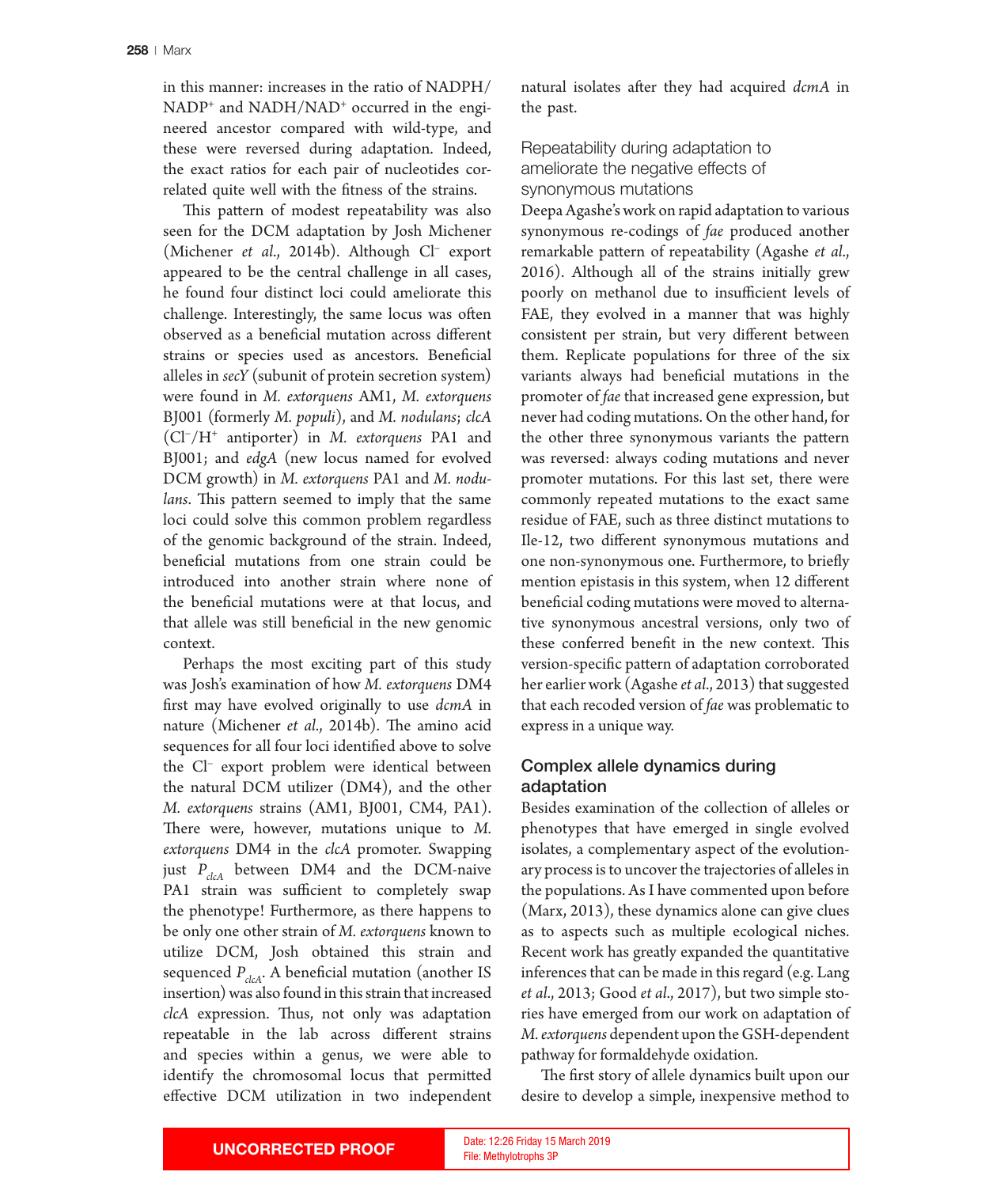follow allele frequencies in populations via amplicon sequencing. Before then, the standard method to follow allele dynamics was to isolate many (10–100) isolates per timepoint to interrogate, and then amplify each allele from each isolate at each timepoint, and submit these for standard Sanger sequencing. Although simple in design, this is rather laborious and expensive. A former postdoc, Lon Chubiz, worked with Miki Lee to develop a cheap method we named 'FREQ-Seq' (Chubiz *et al.*, 2012). The primary innovation was to recognize that we wanted to barcode individual samples, yet did not want to order tens or hundreds of barcoded primers for every locus in question. FREQ-Seq uses two rounds of PCR, beginning with a single set of allele-specifc primers to amplify a locus in question from a mixed population timepoint (using primers with generic 5' extensions that match the 3' extensions of primers in step two). This product is then re-amplifed in a mixture containing three primers: two universal primers (that are also the Illumina A and B adapters, eliminating the need for further sample prep) and a small amount of a long bridging primer that carries the sample-specifc barcode. This worked amazingly well. The very frst time we tested this in full, Lon sacrifced an opportunity to join the lab for a well-earned beer, and instead spent  $\approx$  3h performing two rounds of PCR for each of three loci (*fghA*, *gshA*, *pntAB*; see 'Adaptation requiring use of an introduced enzyme or metabolic pathway') at 27 time-points of the population that CM1145 was isolated from (Chou *et al.*, 2011). These samples – as well as controls for each locus – were then put in to 3% of an Illumina control lane. Even at the modest sequencing depth available at the time, this resulted in an average coverage of 150,000-fold per timepoint per locus, with almost no PCR bias. What did we learn? First, it became clear that, of these three mutations, the *gshAEVO* mutation occurred frst, and then *fghAEVO*, then *pntAB<sup>EVO</sup>*. This matched the order of their selective benefts from largest to smallest (Chou *et al*., 2011), which was on its own unsurprising. What was fascinating, however, was that the *gshA*EVO had rapidly risen to  $\approx 40\%$  of the population by generation 108, and then fell to  $<$  10% at generation 180, before rapidly rising again to near fxation by generation 210. This pattern is indicative of clonal interference: the *gshAEVO* allele did not become less benefcial, but was temporarily passed by one (or

more) lineages that were even more ft, before being able to rise to eventual fxation once coupled with the *fghAEVO* allele. In this case we were lucky, and in the next story we figured out just what mutation(s) temporarily pushed *gshAEVO* down in frequency.

The second window into allele dynamics arose due to a particular type of allele mentioned above in section 'Adaptation requiring use of an introduced enzyme or metabolic pathway': the benefcial integration of our introduced plasmid encoding the GSH-dependent pathway into the host genome (Chou and Marx, 2012). As bizarre of a genetic event as this would seem to be, it occurred multiple times in the small number of isolates David examined. These integrations were not due to traditional homologous recombination, but, rather, were caused by incomplete transposition of ISMex25 into our plasmid, pCM410, resulting in a cointegrate. Every one of these events that we obtained was an insertion into *trfA*, which encodes the essential replication initiation gene of this small IncP plasmid backbone (Marx and Lidstrom, 2001). Miki decided to follow-up on this, and devised a simple semi-quantitative PCR approach to identify such insertions. Her data were striking: not only could she follow the dynamics of these bizarre alleles in the populations where they had been previously identifed, it turns out every population contained multiple (up to  $17!$ ) such insertions. This was possible to discern because distinct insertion sites or orientations of ISMex25 in *trfA* generated PCR products of diferent lengths. If these were beneficial ( $\approx$  20% when tested alone) and so easy to produce, how could they have failed to become the winning lineage in all populations? In the fve populations where these alleles did not fx, the whole set of alleles became detectable at the same time, rose in frequency together, and then fell in synchrony with each other. They were thus victims of clonal interference. In the population studied with FREQ-Seq and described above, we could clearly see that it was the 17 genotypes bearing one these insertion alleles (along with other mutations) that rose in frequency and peaked precisely when the *gshAEVO*containing genotype was at its lowest point, and then the insertion alleles fell in frequency together when the *gshAEVO* rapidly rose towards eventual fxation. It should be noted that the complex dynamics of clonal interference are not just seen in laboratory-based experimental evolution, but also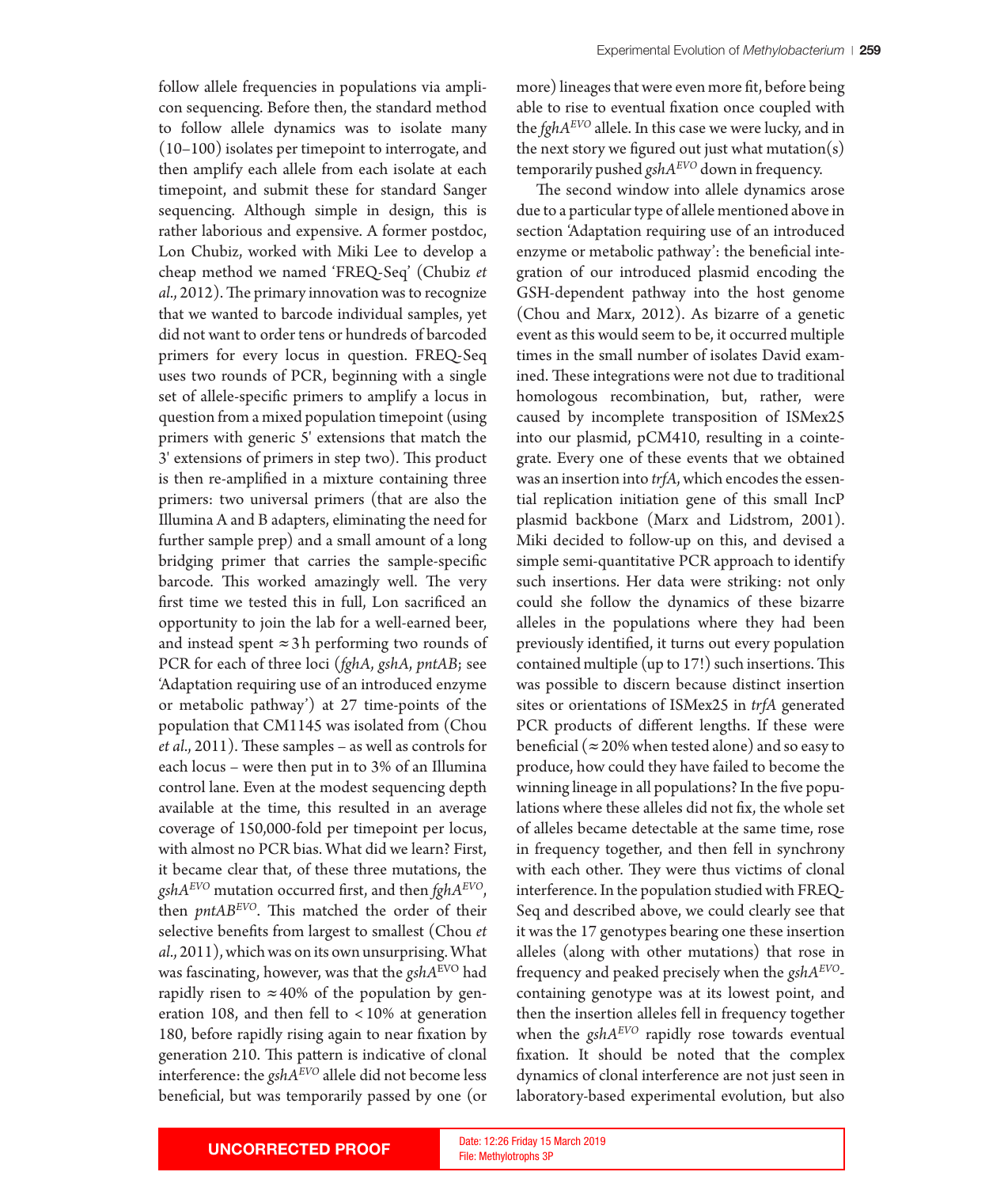occur in natural situations such as persistent infections (Lieberman *et al*., 2011; Yang *et al*., 2011; Silva *et al*., 2016; Levade *et al*., 2017; Xue *et al*., 2017).

## Epistatic interactions between beneficial mutations

Once one has found the benefcial mutations that were targets of adaptation, and perhaps having uncovered their complex temporal dynamics, this opens the door to considering how the mutations afected each other along an adaptive trajectory. If the selective efect of an allele were independent of the genotype it arose upon, the order of benefcial mutations observed would solely be due to the balance between the likelihood of a mutation happening, and the probability a mutation of that (fixed) selective coefficient would escape drift and beat out other mutations it was clonally interfering with. It would also imply a perfectly smooth, singlepeaked adaptive landscape. But if the ftness efect of a mutation is not fxed and depends upon the genetic background, then all bets are of. For a pair of mutations *i* and *j*, we typically consider epistasis  $(\varepsilon_i)$  as the difference between the phenotype (here fitness, *W*) actually observed  $(W_{ii})$  and the null expectation if there were no 'extra' efect of the two alleles having been combined. This null hypothesis is generally the product of the two individual efects  $(W_i\times W_j)$ , consistent with the idea of independently acting allele having a constant proportional afect upon ftness in the absence of epistasis. Prior to taking on these studies, this type of efect had been examined for benefcial mutations within a single gene (e.g. Weinreich *et al*., 2006), but had been litle explored for mutations that had occurred across the genome. Having earlier 'snuck in' brief mentions of epistasis emerging from studies of metabolic trade-ofs and selection upon codons, here I concentrate on three examples from work by David Chou on adaptation with the foreign, GSHdependent pathway.

The first example of epistasis we uncovered involved the *icuAB* cobalt transporter we discovered (Chou *et al*., 2009; see section 'Repeatability during evolution of trade-ofs between C1 and multi-C metabolism'). As mentioned above, benefcial mutations in *icuAB* occurred in 30 of 32 populations examined that evolved using methanol as a substrate, and this included six of the eight populations with the GSH-dependent pathway.

In the wild-type context, *icuABEVO* conferred an 18% advantage during growth on methanol in the original (unintentionally) cobalt-limiting media. To David's great surprise, when he introduced *icuABEVO* into the GSH-dependent ancestor, there was only a very slight increase in fitness  $( $3\%$ ). If$ that was so, how could it have emerged repeatedly? He recognized that *icuABEVO* likely was not the frst allele to arise, however, and thus could have arisen on a fitter version of that strain. Having begun to re-construct strains bearing *fghAEVO*, *gshAEVO*, or *pntABEVO*, he introduced *icuABEVO* into each of these somewhat faster strains. Ploting the selective coefficient of *icuAB<sup>EVO</sup>* against the baseline growth rate of the genotypes it was introduced into, there was a straight line with positive slope. This indicates that the benefcial efect of *icuABEVO* was synergistic with the other mutations, and thus conferred a higher proportional benefit the fitter the strain background was. David then had the clever idea to test whether changes in the environment that would afect growth rate would generate a similar efect as epistasis. By simply growing wild-type at 16, 20, and  $25^{\circ}$ C (rather than the standard  $30^{\circ}$ C), he could generate a similar range of growth rates as the GSH-dependent strains grown at 30 °C. Indeed, the ftness efect of these manipulations ploted right on top of the epistasis data. This indicates that it really does not seem to matter what makes the cells grow more slowly, but simply doing so results in a consistent decrease in the ftness efect of *icuAB*EVO. What underlies this commonality between epistasis (also known as genotype×genotype, or  $G \times G$ interactions) and genotype × environment (i.e.  $G \times E$ ) interactions? This requires thinking about where cobalt 'goes' during cell growth. Unlike carbon, it is not breathed of, but simply becomes a part of the  $B_{12}$  pool. The only thing that makes the  $B_{12}$  concentration go down is dilution by cell growth. As such, the need for increased cobalt uptake becomes increasingly severe as the cell grows faster and faster.

The second example of epistasis in this system came from analysing a network of allele combinations from the best-studied evolved isolate, CM1145, whose genome was first sequenced (Chou *et al*., 2011), and has been mentioned in multiple sections above. Although this strain contained nine mutations, many of them were either hard to reproduce (like a huge deletion of 10% of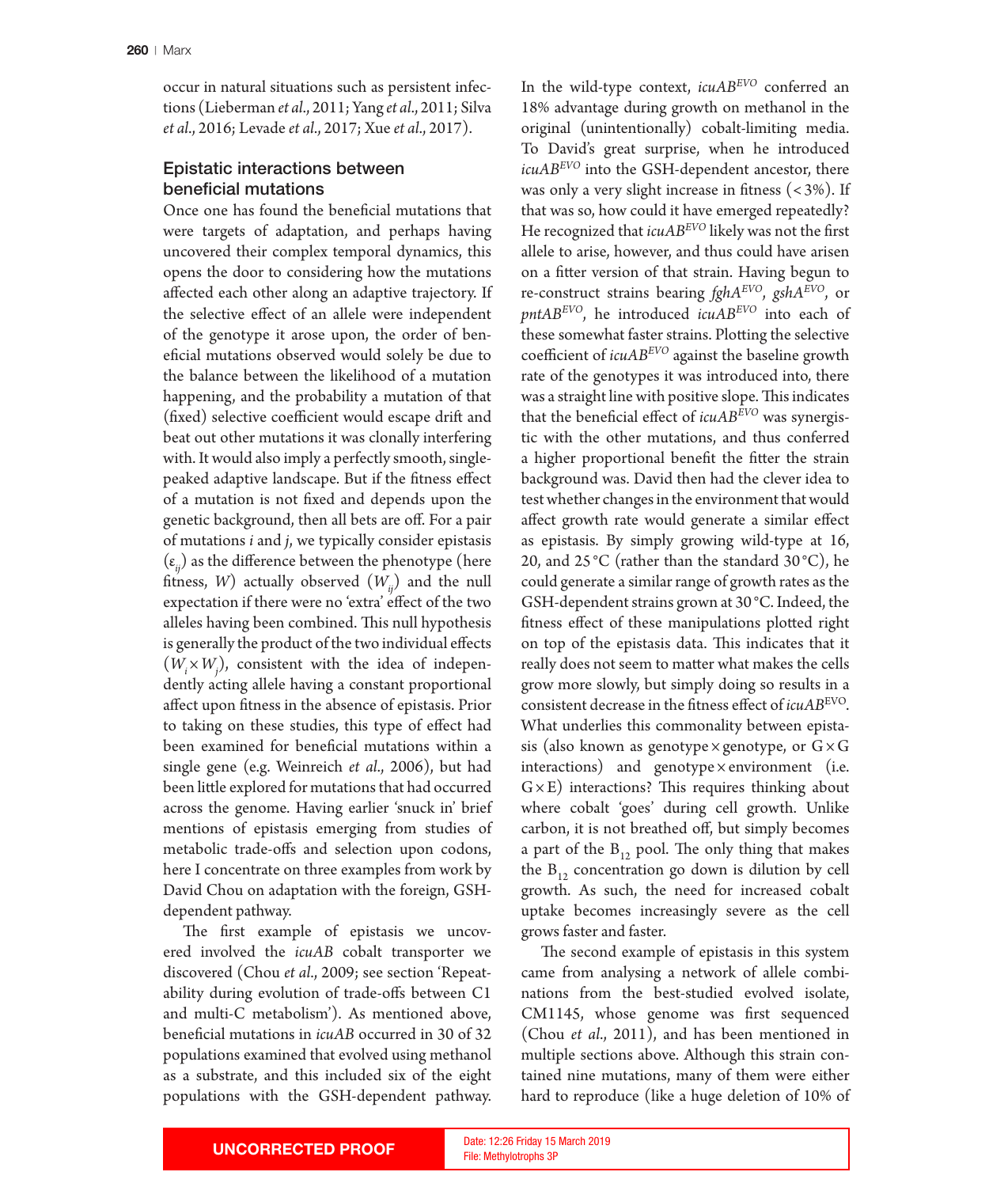the genome, like what Miki had uncovered in other populations; Lee and Marx, 2012), of questionable efect (synonymous mutation or in a gene of unknown function), or clearly had to do with the cobalt-limitation in the medium (*icuAB*; Chou et al., 2009). Thus, rather than labour to make all  $2^9$  = 512 strains, David wisely chose to concentrate upon the loci that were directly related to the introduced GSH-dependent formaldehyde oxidation pathway (*fghA*, *gshA*, *pntAB*), and lump the rest of the six mutations as a single allele, the 'genetic background' (GB). The fitness value for all 16 combinations of these alleles was determined, and a clear patern emerged. For three of the four alleles, the selective beneft of that allele steadily decreased with the ftness of the background it was introduced into. For example, the *gshAEVO* allele had a 51% beneft when present alone, but only conferred a 34% beneft if introduced into a strain already containing the three other evolved alleles. A similar trend was shown by my colleague Tim Cooper (now at Massey University, New Zealand) for the frst mutational steps of one of the Lenski lineages of *E. coli* evolved to utilize glucose (Khan *et al*., 2011). Tim and I coordinated our submissions, and these ended up being the frst papers to suggest a generic trend for 'diminishing returns' epistasis between benefcial mutations. Mutations becoming less and less valuable when stacked on top of each other play a critical role in the well-established tendency of experimental evolution experiments to decelerate their rate of adaptation (Lenski *et al*., 1991; Wiser *et al.*, 2013). This trend has also been observed in many other biological systems, suggesting one or more general principles at cause (Kvitek and Sherlock, 2011; Rokyta *et al*., 2011; Kryazhimskiy *et al*., 2014).

Our fnal example of epistasis came from an orthogonal approach that David took: combine benefcial mutations from separate evolved lineages that afected the same pathway (Chou *et al*., 2014). He made a series of allele combinations where one mutation decreased expression of the GSHdependent pathway due to lowering the expression per plasmid, and the second mutation was one that decreased plasmid copy number. His rationale was that these mutations should afect expression in independent ways, and thus be free from epistasis at the level of enzyme expression. This turned out to be the case; the expression level of the double mutant

was well-predicted by the product of the individual mutation efects. When it came to ftness, however,  $W_{ij}$  =  $W_i \times W_j$  failed miserably, with combinations of benefcial alleles consistently providing less beneft than expected. In some cases, two highly benefcial alleles were tremendously deleterious when combined for reasons described below.

# Simple mathematical models to understand epistasis between beneficial mutations

Perhaps the aspects of all this work that I am the most excited about, and guides several of the current eforts in the lab, are eforts to propose mathematical models of biochemistry as hypotheses for how mutations should afect ftness, alone or together. My interest in this area was shaped tremendously by the pioneering work of Dan Dykhuizen, Tony Dean and Dan Hartl throughout the 1980s (e.g. Hartl *et al*., 1985; Dean *et al*., 1986; Dykhuizen *et al*., 1987). They used theory from Metabolic Control Analysis (Kascer and Burns, 1973; Heinrich and Rapoport, 1974) to understand the ftness efects of mutations in *lacZ* or *lacY* upon growth of *E. coli* in lactoselimited chemostats. This was evolutionary systems biology long before the term was ever used (or was popular). Chemostats are great for the ability to focus selection largely upon a single limiting resource, but this is also their limitation; it is unclear how well biochemistry could predict growth rate in the absence of a single external limitation. On the other hand, my GSH-dependent *M. extorquens* has a single internal limitation, so I hoped there was a chance for this approach to work.

The first form of epistasis we modelled was the diminishing returns observed when combining alleles that arose in a single evolved isolate (Chou *et al*., 2011). For this, we teamed up with my good friend and collaborator, Daniel Segrè (Boston University), and his former graduate student, Hsuan-Chao Chiu. David Chou had noted that the expression costs for synthesizing the two enzymes of the GSH-dependent pathway visually manifested as larger, morphologically abnormal cells. Mutations that directly reduced expression of the pathway (e.g. *fghAEVO*) led to fewer such cells, however, even the *gshAEVO* and *GBEVO* alleles led to fewer abnormal cells (but not *pntAB<sup>EVO</sup>*). This suggested that the beneft of *gshAEVO* and *GBEVO* might at least partially be due to reducing the

File: Methylotrophs 3P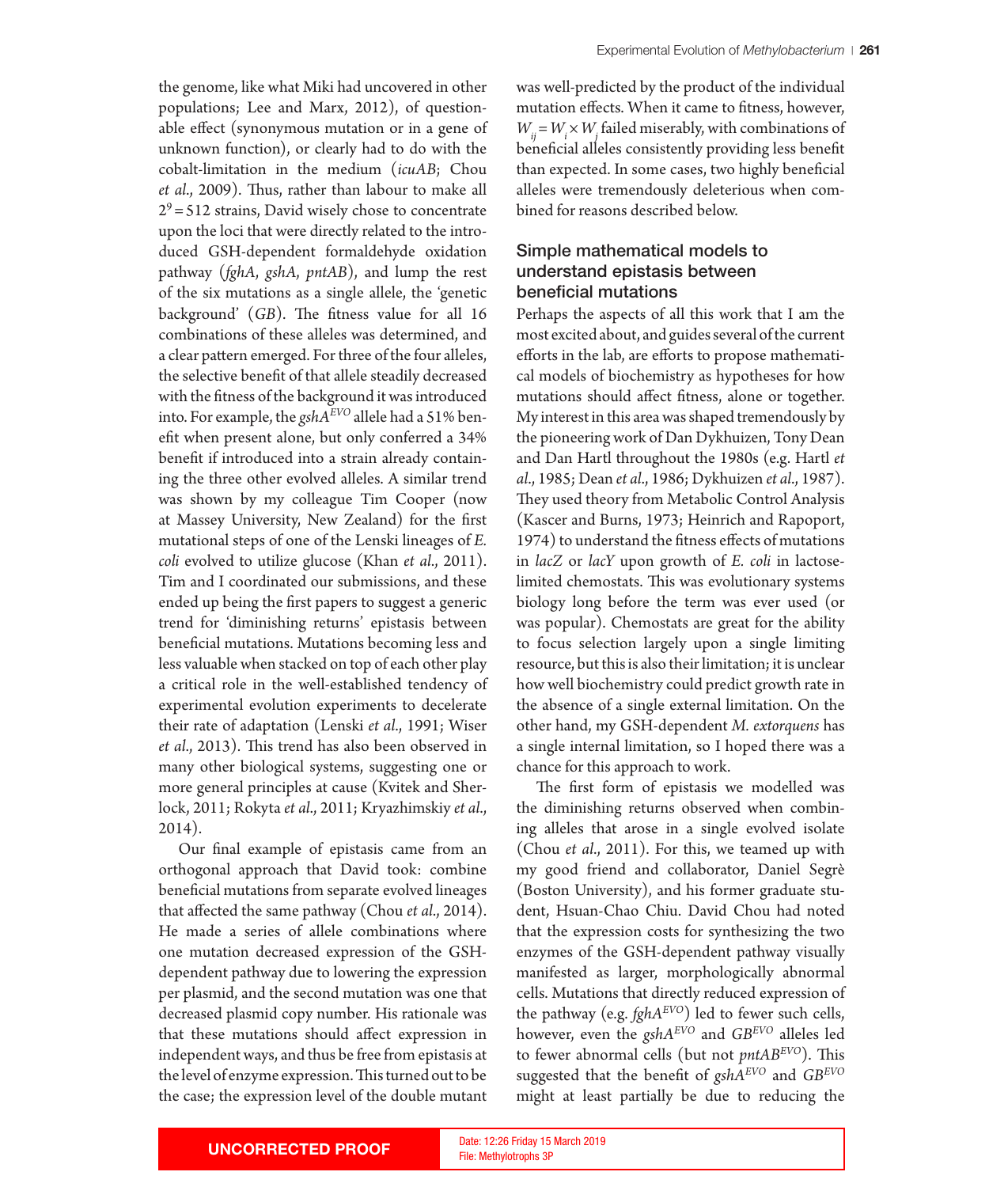protein expression costs of the two enzymes of the introduced GSH pathway (whereas the beneft of  $pntAB<sup>EVO</sup>$  is unrelated to expression costs). These three alleles that appeared to reduce expression costs – *fghAEVO*, *gshAEVO* and *GBEVO* – were also the three of the four that exhibited diminishing returns ( $pntAB<sup>EVO</sup>$  imparted a  $\approx$  10% benefit regardless of background). This led us to speculate a connection between expression costs and diminishing returns epistasis. We formulated a simple model in which we treated protein expression costs as a separate phenotype from everything else that affects growth rate. Then we imagined each mutation could afect one or both of these phenotypes and interact independently (i.e. no epistasis) upon that phenotype, yet ftness is the intrinsic growth rate minus expression costs. By using the proportion of morphological abnormalities as a proxy to partition the degree to which each single mutation afected benefts or costs, we were able to predict the ftness values of double, triple, and quadruple mutation combinations from the phenotypes of the single mutants with a surprising degree of success  $(R<sup>2</sup>=0.97)$ . The intuition for diminishing returns in this example of protein expression costs is easy to illustrate. As a thought experiment, imagine three mutations that each cut protein expression costs in half in distinct ways, and that these expression costs reduce fitness by 20%. The first of these benefcial mutations to occur will cut the cost from 20% to 10%, and will thus produce a ftness benefit of  $(1.2-0.1)/(1.2-0.2)=10%$ . The next mutation, however, would only reduce the expression cost a further 5%, and would have a smaller benefit of  $(1.2 - 0.05)/(1.2 - 0.1) = 4.5\%$ . The third mutation would have even less remaining efect, cutting the costs by 2.5%, thus a  $(1.2 - 0.025)$ /  $(1.2-0.05)=2.2%$  fitness benefit. As developed in a follow-up theory paper led by Hsuan-Chao Chiu, continued proportional reductions to a single phenotype inherently leads to diminishing returns (Chiu *et al*., 2012).

The second type of epistasis modelled was that of multiple mutations that reduced expression of the GSH-dependent pathway via independent molecular mechanisms (Chou *et al*., 2014). As mentioned above in section 'Epistatic interactions between benefcial mutations', enzyme expression was well-predicted via a simple multiplicative model, but ftness was not. Rather than build a

full metabolic control analysis model with many parameters that were never manipulated in this experiment, we generated a simplifed algebraic expression for the 'control curve' that describes the consequences of changing activity of a single enzyme at a time upon the steady-state fux through a pathway (which in a case like this is proportional to ftness). As these control curves are inherently hyperbolic, they can be approximated in a manner analogous to a Michaelis–Menten relationship: the ' $v_{\text{max}}$ ' parameter is the maximal steady-state flux of the pathway given infnite activity of the enzyme in question, and the ' $K_M$ '-like saturation parameter is the level of that enzyme needed to provide halfmaximal steady-state fux through the pathway. Two more modifcations to this logic were suggested by the data: linear costs of the enzymes, and an offset from the origin due to the apparent need for a threshold value of enzyme activity to avoid formaldehyde toxicity (and thus no growth at all). All of this led to single equation with fve parameters. We ft these fve parameters using 27 data points from strains with either inducible promoters driving known changes in enzyme levels, or single mutants. We then used this model to extrapolate to 17 mutational combinations not used in the fting. Remarkably, despite the many simplifcations involved, this model provided a fairly precise prediction of these fitness values  $(R^2=0.98)$ . This demonstrates that the ftness landscape of enzyme expression is smooth and can be easily modelled if the data are available.

Most importantly, several aspects of the adaptation that had occurred were illuminated by the shape of the resulting ftness landscape. First, it became clear that the winning benefcial mutations afecting the levels of the two enzymes of the GSH-dependent pathway made it to the ftness peak in a single mutational step, rather than a long series of smaller mutations stacked on top of each other. Second, the lack of promoter mutations was now explained: although turning down transcription via the inducible promoter could be benefcial, the highest ftness beneft obtainable by doing so is  $\approx 20\%$ . The particular mutations that did occur generated benefit up to  $\approx$  40%, and thus would have generally outcompeted the lesser beneft solutions to this particular physiological challenge. Third, it was now clear why some mutations interacted epistatically so poorly with other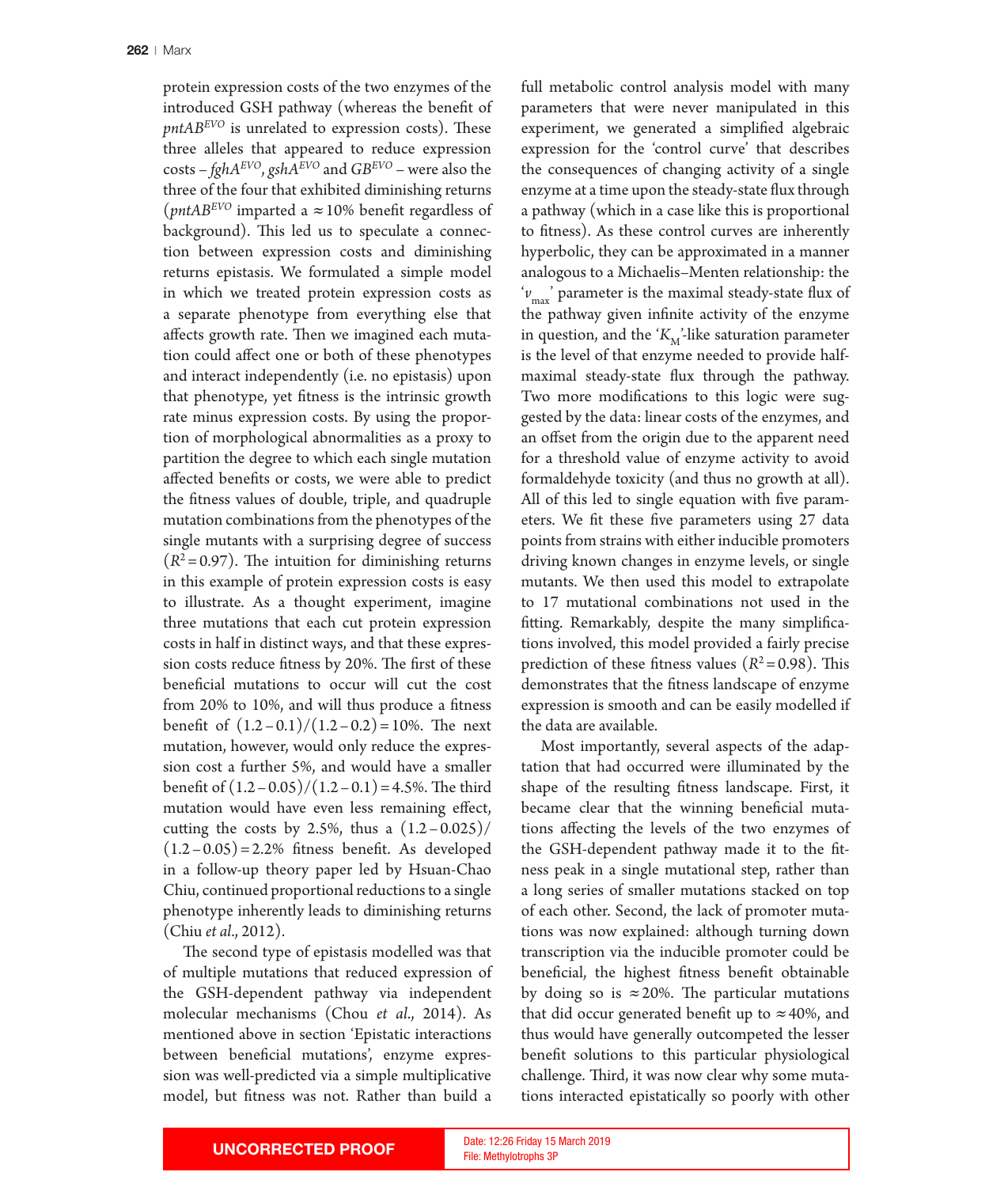mutations; these were the ones that sat closest to the 'clif edge' of the ftness landscape, such that any further decrease in expression would lead to a massive decrease in growth.

## **Conclusions**

Combining experimental evolution, microbial physiology, and mathematical biology has been an enjoyable and reasonably fruitful approach for my lab to address questions about *M. extorquens* that lie at the intersection of these felds. Although the original questions being asked with each experiment outlined here turned up answers, I strongly feel the 'collateral' fndings that were not predicted from the start have been the most rewarding and broadly applicable to other systems. This balance between planned versus surprising results perhaps mirrors the tension of evolution itself: selection upon traits in a given environment is deterministic and (in principle) predictable, whereas the arrival and escape from loss due to drift of the very mutations that afect these traits is inherently stochastic.

### Acknowledgements

CJM recognizes an NSF award (MCB-1714949) that supports work onv the experimental evolution of *Methylobacterium*.

#### References

- Agashe, D., Martinez-Gomez, N.C., Drummond, D.A., and Marx, C.J. (2013). Good codons, bad transcript: large reductions in gene expression and ftness arising from synonymous mutations in a key enzyme. Mol. Biol. Evol. *30*, 549–560. htps://doi.org/10.1093/molbev/ mss273
- Agashe, D., Sane, M., Phalnikar, K., Diwan, G.D., Habibullah, A., Martinez-Gomez, N.C., Sahasrabuddhe, V., Polachek, W., Wang, J., Chubiz, L.M., and Marx, C.J. (2016). Large-effect beneficial synonymous mutations mediate rapid and parallel adaptation in a bacterium. Mol. Biol. Evol. *33*, 1542–1553. htps://doi. org/10.1093/molbev/msw035
- Bruger, E.L., and Marx, C.J. (2018). A decade of genome sequencing has revolutionized studies of experimental evolution. Curr. Opin. Microbiol. *45*, 149–155. htps:// doi.org/10.1016/j.mib.2018.03.002
- Carroll, S.M., and Marx, C.J. (2013). Evolution afer introduction of a novel metabolic pathway consistently leads to restoration of wild-type physiology. PLOS Genet. *9*, e1003427. htps://doi.org/10.1371/journal. pgen.1003427
- Carroll, S.M., Lee, M.C., and Marx, C.J. (2014). Sign epistasis limits evolutionary trade-ofs at the confuence of singleand multi-carbon metabolism in *Methylobacterium*

*extorquens* AM1. Evolution *68*, 760–771. htps://doi. org/10.1111/evo.12301

- Carroll, S.M., Chubiz, L.M., Agashe, D., and Marx, C.J. (2015). Parallel and divergent evolutionary solutions for the optimization of an engineered central metabolism in *Methylobacterium extorquens* AM1. Microorganisms *3*, 152–174. htps://doi.org/10.3390/ microorganisms3020152
- Chistoserdova, L.V., and Lidstrom, M.E. (1994). Genetics of the serine cycle in *Methylobacterium extorquens* AM1: identifcation of *sgaA* and *mtdA* and sequences of *sgaA*, *hprA*, and *mtdA*. J. Bacteriol. *176*, 1957–1968.
- Chistoserdova, L., Vorholt, J.A., Tauer, R.K., and Lidstrom, M.E. (1998). C1 transfer enzymes and coenzymes linking methylotrophic bacteria and methanogenic Archaea. Science *281*, 99–102.
- Chiu, H.C., Marx, C.J., and Segrè, D. (2012). Epistasis from functional dependence of ftness on underlying traits. Proc. Biol. Sci. *279*, 4156–4164. htps://doi. org/10.1098/rspb.2012.1449
- Chou, H.H., and Marx, C.J. (2012). Optimization of gene expression through divergent mutational paths. Cell Rep. *1*, 133–140. htps://doi.org/10.1016/j. celrep.2011.12.003
- Chou, H.H., Berthet, J., and Marx, C.J. (2009). Fast growth increases the selective advantage of a mutation arising recurrently during evolution under metal limitation. PLOS Genet. *5*, e1000652. htps://doi.org/10.1371/ journal.pgen.1000652
- Chou, H.H., Chiu, H.C., Delaney, N.F., Segrè, D., and Marx, C.J. (2011). Diminishing returns epistasis among benefcial mutations decelerates adaptation. Science *332*, 1190–1192. htps://doi.org/10.1126/science.1203799
- Chou, H.H., Delaney, N.F., Draghi, J.A., and Marx, C.J. (2014). Mapping the ftness landscape of gene expression uncovers the cause of antagonism and sign epistasis between adaptive mutations. PLOS Genet. *10*, e1004149. htps://doi.org/10.1371/journal. pgen.1004149
- Chubiz, L.M., Lee, M.-C., Delaney, N.F., and Marx, C.J. (2012). FREQ-Seq: A rapid, cost-efective, sequencingbased method to determine allele frequencies directly from mixed populations. PLOS ONE. 7, e47959. htps://doi.org/10.1371/journal.pone.0047959
- Crowther, G.J., Kosály, G., and Lidstrom, M.E. (2008). Formate as the main branch point for methylotrophic metabolism in *Methylobacterium extorquens* AM1. J. Bacteriol. *190*, 5057–5062. htps://doi.org/10.1128/ JB.00228-08
- Dean, A.M., Dykhuizen, D.E., and Hartl, D.L. (1986). Fitness as a function of beta-galactosidase activity in *Escherichia coli*. Genet. Res. *48*, 1–8.
- Delaney, N.F., Kaczmarek, M.E., Ward, L.M., Swanson, P.K., Lee, M.-C., and Marx, C.J. (2013). Development of an optimized medium, strain and high-throughput culturing methods for *Methylobacterium extorquens*. PLOS ONE *8*, e62957. htps://doi.org/10.1371/ journal.pone.0062957
- Douglas, S.M., Chubiz, L.M., Harcombe, W.R., Ytreberg, F.M., and Marx, C.J. (2016). Parallel mutations result in a wide range of cooperation and community consequences in a two-species bacterial consortium.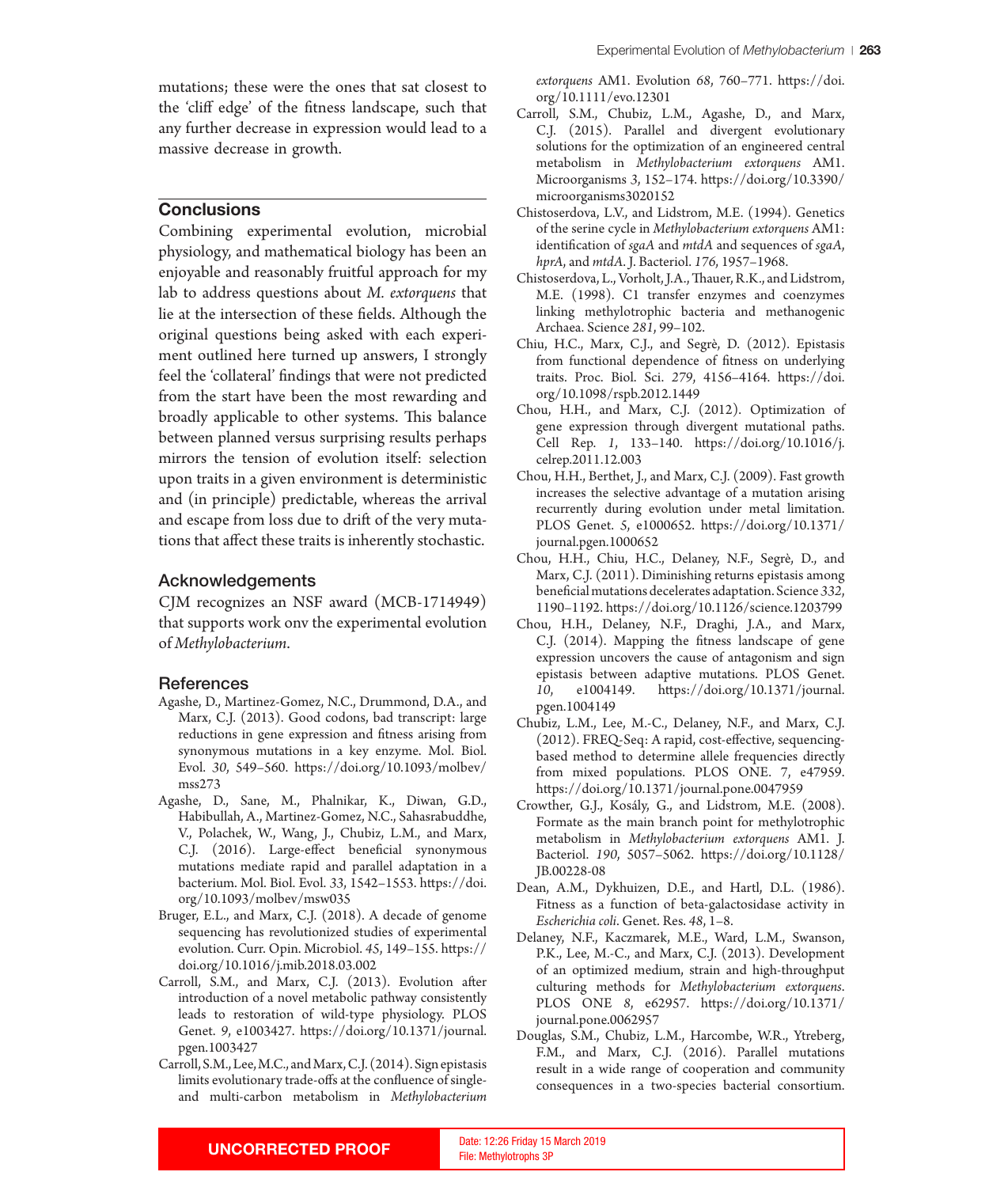PLOS ONE *11*, e0161837. htps://doi.org/10.1371/ journal.pone.0161837

- Douglas, S.M., Chubiz, L.M., Harcombe, W.R., and Marx, C.J. (2017). Identifcation of the potentiating mutations and synergistic epistasis that enabled the evolution of inter-species cooperation. PLOS ONE *12*, e0174345. htps://doi.org/10.1371/journal.pone.0174345
- Dunham, M.J., Badrane, H., Ferea, T., Adams, J., Brown, P.O., Rosenzweig, F., and Botstein, D. (2002). Characteristic genome rearrangements in experimental evolution of *Saccharomyces cerevisiae*. Proc. Natl. Acad. Sci. U.S.A. *99*, 16144–16149. htps://doi.org/10.1073/ pnas.242624799
- Dykhuizen, D.E., Dean, A.M., and Hartl, D.L. (1987). Metabolic fux and ftness. Genetics *115*, 25–31.
- Gerrish, P.J., and Lenski, R.E. (1998). The fate of competing benefcial mutations in an asexual population. Genetica 102-103, 127–144.
- Good, B.H., McDonald, M.J., Barrick, J.E., Lenski, R.E., and Desai, M.M. (2017). The dynamics of molecular evolution over 60,000 generations. Nature *551*, 45–50. htps://doi.org/10.1038/nature24287
- Harcombe, W.R., Riehl, W.J., Dukovski, I., Granger, B.R., Bets, A., Lang, A.H., Bonilla, G., Kar, A., Leiby, N., Mehta, P., et al. (2014). Metabolic resource allocation in individual microbes determines ecosystem interactions and spatial dynamics. Cell Rep. 7, 1–12. htps://doi. org/10.1016/j.cellrep.2014.03.070
- Harcombe, W.R., Bets, A., Shapiro, J.W., and Marx, C.J. (2016). Adding biotic complexity alters the metabolic benefts of mutualism. Evolution *70*, 1871–1881. htps://doi.org/10.1111/evo.12973
- Harms, N., Ras, J., Reijnders, W.N., van Spanning, R.J., and Stouthamer, A.H. (1996). *S*-Formylglutathione hydrolase of *Paracoccus denitrifcans* is homologous to human esterase D: a universal pathway for formaldehyde detoxifcation? J. Bacteriol. *178*, 6296–6299.
- Hartl, D.L., Dykhuizen, D.E., and Dean, A.M. (1985). Limits of adaptation: the evolution of selective neutrality. Genetics *111*, 655–674.
- Heinrich, R., and Rapoport, T.A. (1974). A linear steadystate treatment of enzymatic chains. General properties, control and efector strength. Eur. J. Biochem. *42*, 89–95.
- Kalyuzhnaya, M.G., Korotkova, N., Crowther, G., Marx, C.J., Lidstrom, M.E., and Chistoserdova, L. (2005). Analysis of gene islands involved in methanopterin-linked  $C_1$ transfer reactions reveals new functions and provides evolutionary insights. J. Bacteriol. *187*, 4607–4614. htps://doi.org/10.1128/JB.187.13.4607-4614.2005
- Kascer, H., and Burns, J.A. (1973). The control of flux. Symp. Soc. Exp. Biol. *27*, 65–104.
- Kiefer, P., Buchhaupt, M., Christen, P., Kaup, B., Schrader, J., and Vorholt, J.A. (2009). Metabolite profling uncovers plasmid-induced cobalt limitation under methylotrophic growth conditions. PLOS ONE. *4*, e7831. htps://doi. org/10.1371/journal.pone.0007831
- Khan, A.I., Dinh, D.M., Schneider, D., Lenski, R.E., and Cooper, T.F. (2011). Negative epistasis between benefcial mutations in an evolving bacterial population. Science *332*, 1193–1196. htps://doi.org/10.1126/ science.1203801
- Knief, C., Frances, L., and Vorholt, J.A. (2010). Competitiveness of diverse *Methylobacterium* strains

in the phyllosphere of *Arabidopsis thaliana* and identifcation of representative models, including *M*. *extorquens* PA1. Microb. Ecol. *60*, 440–452. htps://doi. org/10.1007/s00248-010-9725-3

- Kryazhimskiy, S., Rice, D.P., Jerison, E.R., and Desai, M.M. (2014). Microbial evolution. Global epistasis makes adaptation predictable despite sequence-level stochasticity. Science *344*, 1519–1522. htps://doi. org/10.1126/science.1250939
- Kvitek, D.J., and Sherlock, G. (2011). Reciprocal sign epistasis between frequently experimentally evolved adaptive mutations causes a rugged ftness landscape. PLOS Genet. *7*, e1002056. htps://doi.org/10.1371/ journal.pgen.1002056
- Lang, G.I., Rice, D.P., Hickman, M.J., Sodergren, E., Weinstock, G.M., Botstein, D., and Desai, M.M. (2013). Pervasive genetic hitchhiking and clonal interference in forty evolving yeast populations. Nature *500*, 571–574. htps://doi.org/10.1038/nature12344
- Lee, M.-C., and Marx, C.J. (2012). Repeated, selectiondriven genome reduction of accessory genes in experimental populations. PLOS Genet. *8*, e1002651. htps://doi.org/10.1371/journal.pgen.1002651
- Lee, M.-C., and Marx, C.J. (2013). Synchronous waves of failed soft sweeps in the laboratory: remarkably rampant clonal interference of alleles at a single locus. Genetics *193*, 943–952. htps://doi.org/10.1534/ genetics.112.148502
- Lee, M.C., Chou, H.H., and Marx, C.J. (2009). Asymmetric, bimodal trade-ofs during adaptation of *Methylobacterium* to distinct growth substrates. Evolution *63*, 2816–2830. htps://doi.org/10.1111/j.1558-5646.2009.00757.x
- Leiby, N., and Marx, C.J. (2014). Metabolic erosion primarily through mutation accumulation, and not tradeofs, drives limited evolution of substrate specifcity in *Escherichia coli*. PLOS Biol. *12*, e1001789. htps:// doi.org/10.1371/journal.pbio.1001789
- Lenski, R.E. (2017). Experimental evolution and the dynamics of adaptation and genome evolution in microbial populations. ISME J. *11*, 2181–2194. htps:// doi.org/10.1038/ismej.2017.69
- Lenski, R.E., Rose, M.R., Simpson, S.C., and Tadler, S.C. (1991). Long-term experimental evolution in *Escherichia coli*. I. Adaptation and divergence during 2,000 generations. Am. Nat. *138*, 1315–1341.
- Levade, I., Terrat, Y., Leducq, J.B., Weil, A.A., Mayo-Smith, L.M., Chowdhury, F., Khan, A.I., Boncy, J., Buteau, J., Ivers, L.C., *et al*. (2017). *Vibrio cholerae* genomic diversity within and between patients. Microb. Genom. *3*, . htps://doi.org/10.1099/mgen.0.000142
- Lieberman, T.D., Michel, J.B., Aingaran, M., Poter-Bynoe, G., Roux, D., Davis, M.R. Jr., Skurnik, D., Leiby, N., LiPuma, J.J., Goldberg, J.B., *et al*. (2011). Parallel bacterial evolution within multiple patients identifes candidate pathogenicity genes. Nat. Genet. *43*, 1275– 1280. htps://doi.org/10.1038/ng.997
- Luria, S.E., and Delbrück, M. (1943). Mutations of bacteria from virus sensitivity to virus resistance. Genetics *28*, 491–511.
- Maisnier-Patin, S., and Roth, J.R. (2015). The origin of mutants under selection: how natural selection mimics mutagenesis (adaptive mutation). Cold Spring Harb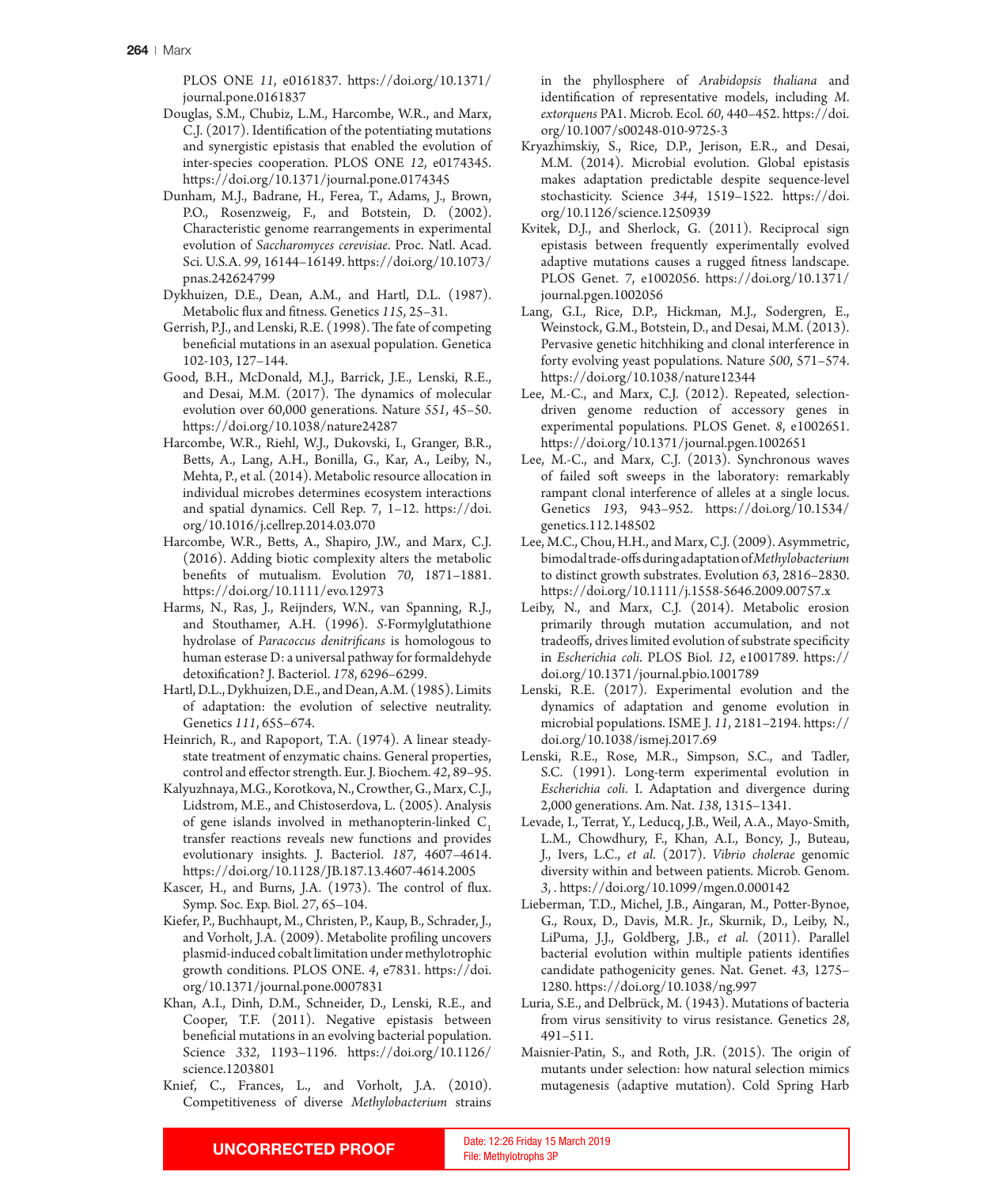Perspect Biol. 7, a018176. htps://doi.org/10.1101/ cshperspect.a018176

- Marx, C.J. (2008). Development of a broad-host-range *sacB*based vector for unmarked allelic exchange. BMC Res. Notes *1*, 1. htps://doi.org/10.1186/1756-0500-1-1
- Marx, C.J. (2011). Evolution as an experimental tool in microbiology: 'Bacterium, improve thyself!' Environ. Microbiol. Rep. *3*, 12–14.
- Marx, C.J. (2012). Recovering from a bad start: rapid adaptation and tradeofs to growth below a threshold density. BMC Evol. Biol. *12*, 109. htps://doi. org/10.1186/1471-2148-12-109
- Marx, C.J. (2013). Can you sequence ecology? Metagenomics of adaptive diversifcation. PLOS Biol. *11*, e1001487. htps://doi.org/10.1371/journal. pbio.1001487
- Marx, C.J., and Lidstrom, M.E. (2001). Development of improved versatile broad-host-range vectors for use in methylotrophs and other Gram-negative bacteria. Microbiology *147*, 2065–2075.
- Marx, C.J., and Lidstrom, M.E. (2004). Development of an insertional vector system for *Methylobacterium extorquens* AM1 and generation of null mutants lacking *mtdA* and/or *fch*. Microbiology *150*, 9–19. htps://doi. org/10.1099/mic.0.26587-0
- Marx, C.J., O'Brien, B.N., Breezee, J., and Lidstrom, M.E. (2003a). Novel methylotrophy genes of *Methylobacterium extorquens* AM1 identifed by using transposon mutagenesis including a putative dihydromethanopterin reductase. J. Bacteriol. *185*, 669– 673. htps://doi.org/10.1128/JB.185.2.669-673.2003
- Marx, C.J., Chistoserdova, L., and Lidstrom, M.E. (2003b). The formaldehyde-detoxifying role of the tetrahydromethanopterin-linked pathway in *Methylobacterium extorquens* AM1. J. Bacteriol. *185*, 7160–7168. htps://doi.org/10.1128/JB.185.24.7160- 7168.2003
- Marx, C.J., Laukel, M, Vorholt, J.A., and Lidstrom, M.E. (2003c). Purifcation of the formate-tetrahydrofolate ligase from *Methylobacterium extorquens* AM1 and demonstration of its requirement for methylotrophic growth. J. Bacteriol. *185*, 7169–7175. htps://doi. org/10.1128/JB.185.24.7169-7175.2003
- Marx, C.J., Van Dien, S.J., and Lidstrom, M.E. (2005). Flux analysis uncovers key role of functional redundancy in formaldehyde metabolism. PLOS Biol. *3*, e16. htps:// doi.org/10.1371/journal.pbio.0030016
- Marx, C.J., Bringel, F., Chistoserdova, L., Moulin, L., Farhan Ul Haque, M., Fleischman, D.E., Grufaz, C., Jourand, P., Knief, C., Lee, M.C., *et al*. (2012). Complete genome sequences of six strains of the genus *Methylobacterium*. J. Bacteriol. *194*, 4746–4748. htps://doi.org/10.1128/ JB.01009-12
- Michener, J.K., and Marx, C.J. (2015). Afer horizontal gene transfer, metabolic pathways may need further optimization. Microbe. *10*, 61–67.
- Michener, J.K., Vuilleumier, S., Bringel, F., and Marx, C.J. (2014a). Phylogeny poorly predicts the utility of a challenging horizontally-transferred gene in *Methylobacterium* strains. J. Bacteriol. *196*, 2101–2107. htps://doi.org/10.1128/JB.00034-14
- Michener, J.K., Camargo Neves, A.A., Vuilleumier, S., Bringel, F., and Marx, C.J. (2014b). Efective use of a

horizontally-transferred pathway for dichloromethane catabolism requires post-transfer refnement of the host. eLife. *3*, e04279. htps://doi.org/10.7554/eLife.04279

- Michener, J.K., Vuilleumier, S., Bringel, F., and Marx, C.J. (2016). Transfer of a catabolic pathway for chloromethane in *Methylobacterium* strains highlights diferent limitations for growth with chloromethane or with dichloromethane. Front. Microbiol. *7*, 1116. htps://doi.org/10.3389/fmicb.2016.01116
- Muller, E.E., Bringel, F., and Vuilleumier, S. (2011). Dichloromethane-degrading bacteria in the genomic age. Res. Microbiol. *162*, 869–876. htps://doi. org/10.1016/j.resmic.2011.01.008
- Nayak, D.D., and Marx, C.J. (2014a). Genetic and phenotypic comparison of facultative methylotrophy between *Methylobacterium extorquens* strains PA1 and AM1. PLOS ONE. *9*, e107887. htps://doi. org/10.1371/journal.pone.0107887
- Nayak, D.D., and Marx, C.J. (2014b). Methylamine utilization via the *N*-methylglutamate pathway in *Methylobacterium extorquens* PA1 involves a novel flow of carbon through  $C_1$  assimilation and dissimilation pathways. J. Bacteriol. *196*, 4130–4139. htps://doi. org/10.1128/JB.02026-14
- Nayak, D.D., and Marx, C.J. (2015). Experimental horizontal gene transfer of methylamine dehydrogenase mimics prevalent exchange in nature and overcomes the methylamine growth constraints posed by the sub-optimal *N*-methylglutamate pathway. Microorganisms *3*, 60–79. htps://doi.org/10.3390/ microorganisms3010060
- Nayak, D.D., Agashe, D., Lee, M.-C., and Marx, C.J. (2016). Selection maintains apparently degenerate metabolic pathways due to tradeofs in using methylamine for carbon versus nitrogen. Curr. Biol. *26*, 1416–1426. htps://doi.org/10.1016/j.cub.2016.04.029
- Peel, D., and Quayle, J.R. (1961). Microbial growth on C1 compounds. I. Isolation and characterization of *Pseudomonas* AM 1. Biochem. J. *81*, 465–469.
- Peyraud, R., Kiefer, P., Christen, P., Massou, S., Portais, J.C., and Vorholt, J.A. (2009). Demonstration of the ethylmalonyl-CoA pathway by using 13C metabolomics. Proc. Natl. Acad. Sci. U.S.A. *106*, 4846–4851. htps:// doi.org/10.1073/pnas.0810932106
- Ras, J., Van Ophem, P.W., Reijnders, W.N., Van Spanning, R.J., Duine, J.A., Stouthamer, A.H., and Harms, N. (1995). Isolation, sequencing, and mutagenesis of the gene encoding NAD- and glutathione-dependent formaldehyde dehydrogenase (GD-FALDH) from *Paracoccus denitrifcans*, in which GD-FALDH is essential for methylotrophic growth. J. Bacteriol. *177*, 247–251.
- Rokyta, D.R., Joyce, P., Caudle, S.B., Miller, C., Beisel, C.J., and Wichman, H.A. (2011). Epistasis between benefcial mutations and the phenotype-to-ftness Map for a ssDNA virus. PLOS Genet. *7*, e1002075. htps:// doi.org/10.1371/journal.pgen.1002075
- Silva, I.N., Santos, P.M., Santos, M.R., Zlosnik, J.E., Speert, D.P., Buskirk, S.W., Bruger, E.L., Waters, C.M., Cooper, V.S., and Moreira, L.M. (2016). Long-term evolution of *Burkholderia multivorans* during a chronic cystic fbrosis infection reveals shifing forces of selection. mSystems *1*, e00029–16. htps://doi.org/10.1128/ mSystems.00029-16